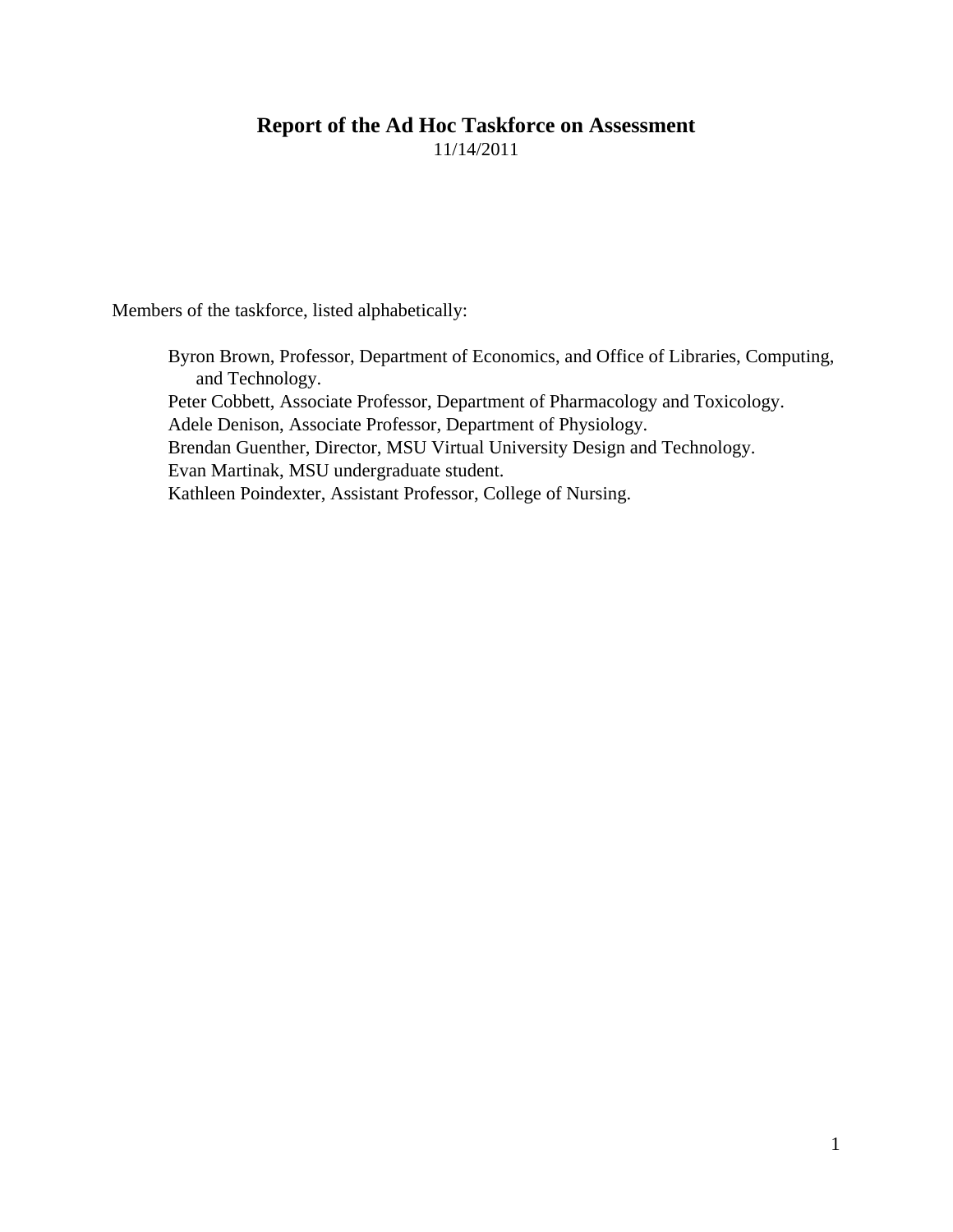Report of the Ad Hoc Taskforce on Assessment in Online Courses

Table of Contents

| <b>Section</b>                                       | Page           |
|------------------------------------------------------|----------------|
| <b>PREFACE</b>                                       | 3              |
|                                                      |                |
| <b>SUMMARY OF RECOMMENDATIONS</b>                    | $\overline{4}$ |
|                                                      |                |
| HOW WE GOT TO WHERE WE ARE TODAY                     | 5              |
| A. Student Assessment at MSU, a Selective History    | 5              |
| B. MSU's Tradition of Support for Distance Learning  | 5              |
| C. Online Teaching and Learning at MSU               | 6              |
| ASSESSMENT MODELS IN ONLINE AND                      |                |
|                                                      |                |
| <b>FACE-TO-FACE COURSES</b>                          | 8              |
| A. Paper exams                                       | 8              |
| B. Computer-based exams                              | 9              |
| OBSERVATIONS AND RECOMMENDATIONS                     | 11             |
| APPENDIX 1. Statement on Academic Integrity from the |                |
| Middle States Commission on Higher Education,        |                |
| "Distance Education Programs: Interregional          |                |
| Guidelines for the Evaluation of Distance            |                |
|                                                      |                |
| Education (Online Learning)."                        | 13             |
| APPENDIX 2. Current MSU Policy on Tuition Rebates to |                |
| Colleges for Enrollments in Online Courses           | 15             |
|                                                      |                |
| APPENDIX 3. Provost's Proposal to Amend the Code     |                |
| of Teaching Responsibility and Integrity of          |                |
| Scholarship and Grades – Proctoring                  | 17             |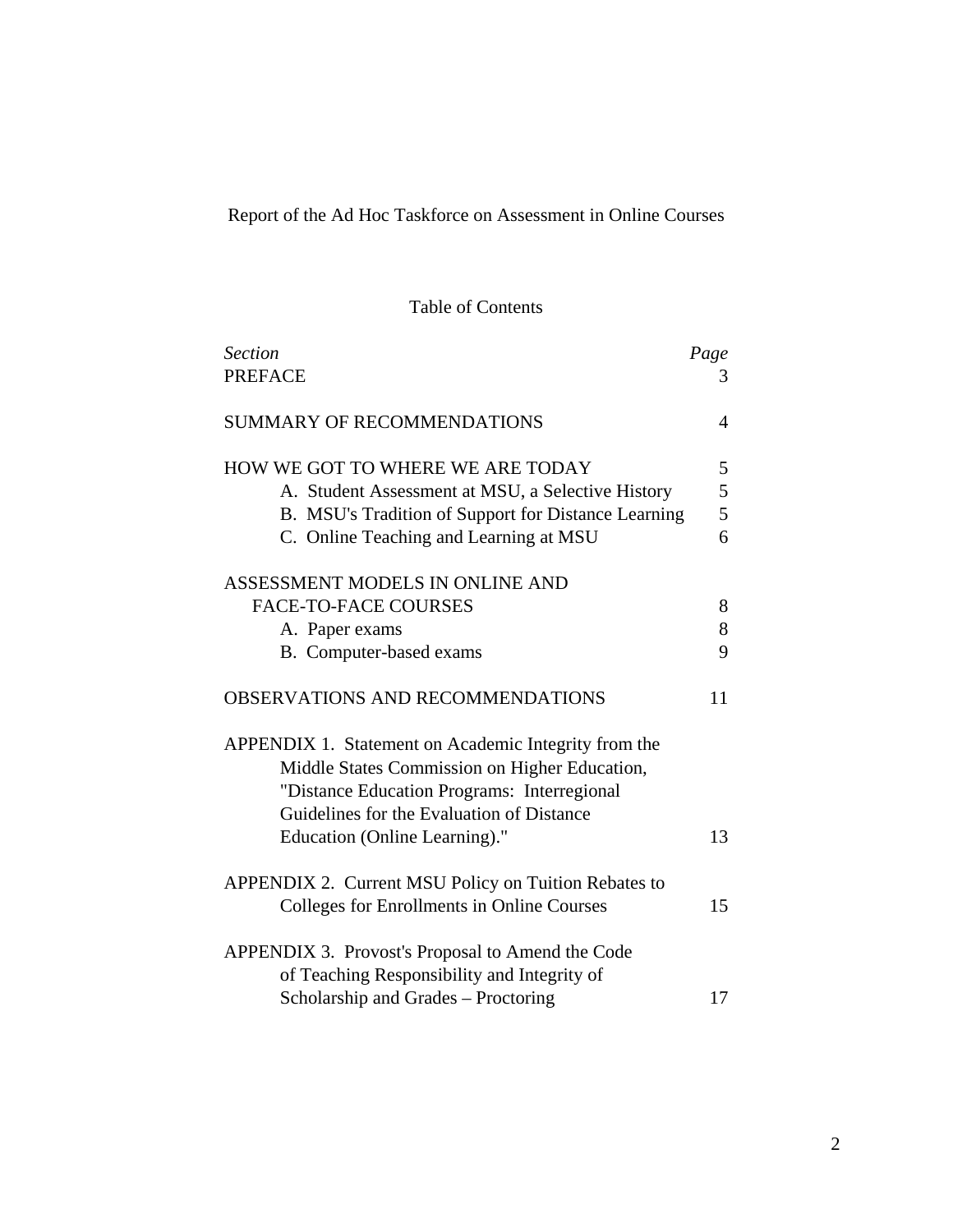#### **PREFACE**

Bill Keller, in a *New York Times* Op Ed piece of October 3, 2011, titled "The University of Wherever," recounts how Stanford University is repositioning itself for entry into the world of online teaching and learning. Stanford's efforts include those of Sebastian Thrun, the renowned professor of robotics, who now offers his lectures, assignments and exams online and free of charge to 130,000 students. The students who are successful get a "statement of accomplishment," but not Stanford credit. Why not? Among the reasons, Thrun acknowledges, are what he calls "serious quality control problems," noting two of the most important. The first is how to keep students from cheating on exams, and the second is being able to verify who is really at the keyboard for the tests.

This report is about identifying and working toward a solution to these two problems at MSU. MSU is far ahead of Stanford in its mission of providing online courses and programs for credit and degrees. MSU's mission has for decades included important off-campus and lifelong elements. Many of these elements have evolved into a huge number of online courses, yet our ability to create solutions to Thrun's issues of cheating and identity verification has fallen behind our ability to offer compelling, online educational experiences. Thrun thinks the problems can be solved. We agree, and hope the recommendations in this paper will help us solve them at MSU.

Exactly how important and pervasive are these problems, and why should we care about them? The pages that follow trace some of the history at MSU that makes the university a leader in off-campus and online learning. The issue of *why* we should care about the problems is worth examining at the outset, however.

First, we need to care deeply about these issues because, as members of the university community, we have a professional, moral obligation to accurately assess students' knowledge and learning. Our ethical obligations in every course and program include student assessment for competency because our stakeholders expect and demand it. It is our obligation, first of all, to our students, as primary stakeholders, to provide them with credentials that testify to their intellectual development so they can explore and navigate the most useful lives, to the benefit of themselves and of their fellow citizens. Other stakeholders in how we manage student assessment are the entities that employ our students in jobs, and the citizenry at large who support the university in many ways.

Second, the university has sought accreditation of many of its programs from outside organizations, including those that certify many of MSU's professional programs. Some of these organizations, such as those in medicine, nursing, and the law, have national or state qualifying examinations for practice. But many, such as the Association to Advance Collegiate Schools of Business (AACSB) in business, accredit programs but do not qualify graduates.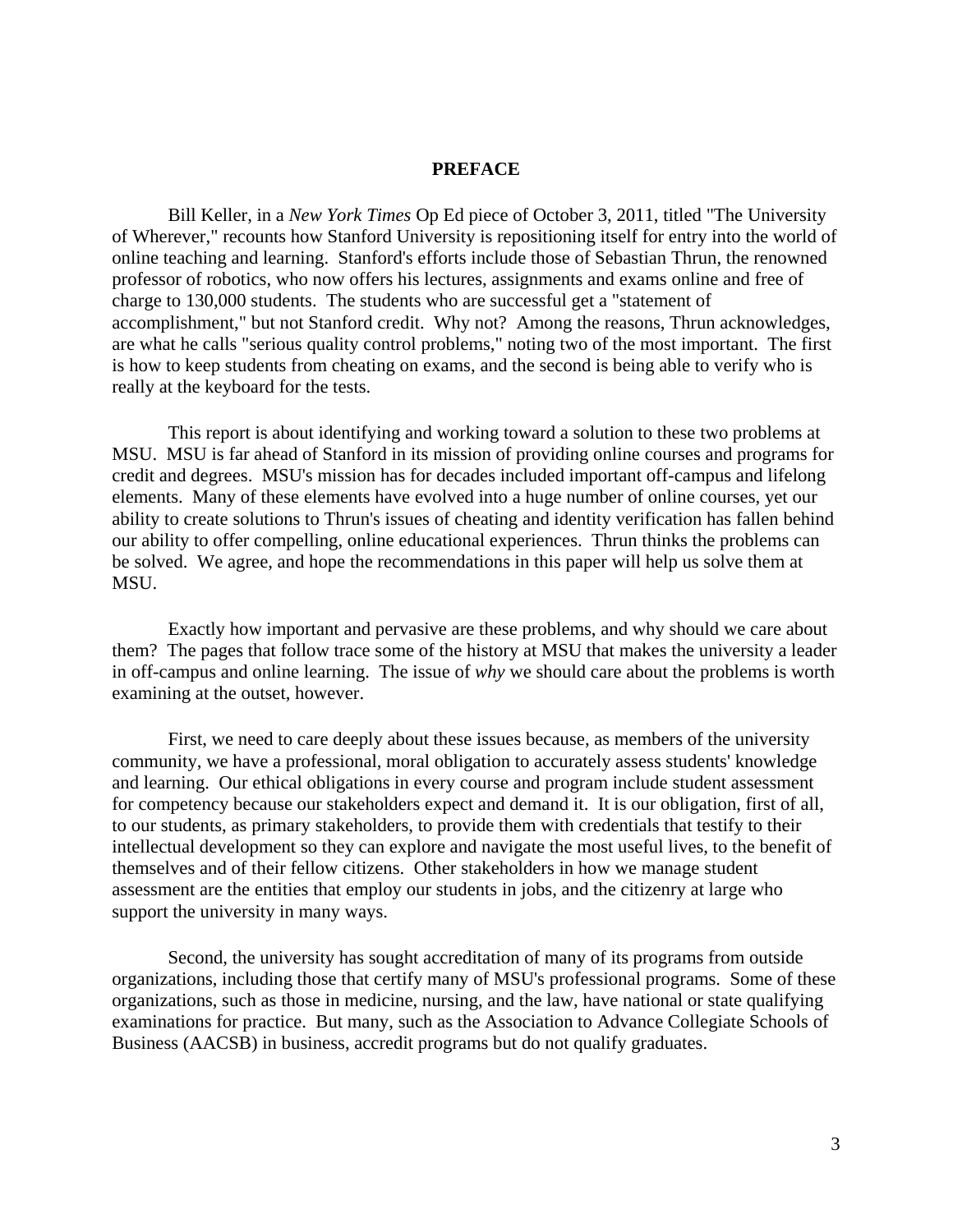Recent campus visits to MSU and elsewhere by accrediting teams show that there is increased interest and scrutiny about academic integrity issues in online courses. In 2011 the Middle States Commission on Higher Education issued a set of guidelines for online courses and programs that include a section on academic integrity. The guidelines can be accessed at [http://www.msche.org/publications/Guidelines-for-the-Evaluation-of-Distance-Education.pdf.](http://www.msche.org/publications/Guidelines-for-the-Evaluation-of-Distance-Education.pdf) The section on academic integrity is reproduced in APPENDIX 1 of this document.

Third, there is a group of organizations that has an interest in maintaining the integrity of the assessment process, even though they are neither employers nor accreditors of the students we educate. The most obvious of these may be the NCAA, MSU's own athletic establishment, and various athletic conferences. The interest here arises out of a history of cheating scandals involving athletic programs at other universities. Regardless of one's views of the role and importance of intercollegiate athletics, the regulating authorities both inside and outside the university cannot afford to be accused to being lax in maintaining academic integrity.

#### **SUMMARY OF RECOMMENDATIONS**

The task force has organized its recommendations into three categories, based on what we think is a reasonable time to put each into operation.

1) Short-term – Implementation in weeks to months.

a) The governance system should adopt the recommendations from the Provost's Office to amend the Code of Teaching Responsibility, and the Integrity of Scholarship and Grades. These recommendations will update university documents to recognize the existence of online courses, and establish guidelines for assessment, including proctoring and identity verification, when appropriate.

b) MSU should set up a system to assist departments and schools in arranging for offcampus exams (both paper and computer-based) in online courses.

c) MSU should promote closer ties between Study Abroad Programs and academic departments to facilitate student assessment in online courses when a student in an online course is also enrolled in a Study Abroad Program.

2) Medium-term – Implementation within a year.

a) MSU should establish a network of testing centers or proctors throughout the State of Michigan.

3) Longer-term – Implementation in 1 to 3 years and beyond.

a) MSU should establish a wider network of assessment affiliates, perhaps throughout the Committee on Institutional Cooperation (CIC), and nationally,

b) MSU should establish an on-campus, large scale, online testing facility that would support secure, proctored computer assessments for all departments and schools.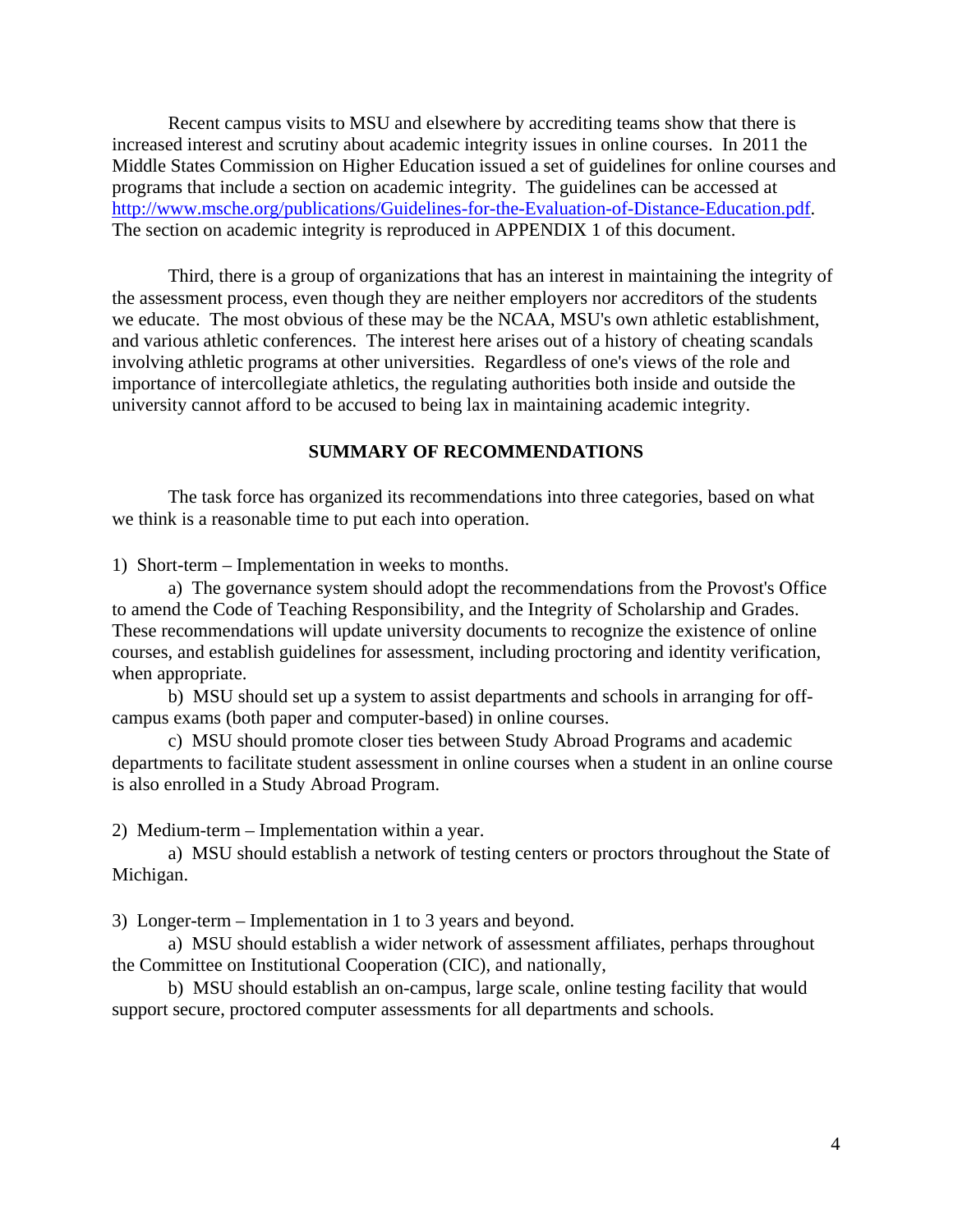## **HOW WE GOT TO WHERE WE ARE TODAY**

#### **A. Student Assessment at MSU, A Selective History.**

Prior to the early-to-mid-90s, classes at MSU were conducted face-to-face with instructors and students in the same room at the same time. The commonplace of exams in the teaching and learning process was the classroom setting with students answering questions on paper, timed, and watched over by professors and teaching assistants. In smaller classes the faculty knew their students by name and face, while in larger classes the normal process of what has, in the intervening years, become known as identity management consisted of checking student ID cards or drivers' licenses.

At Michigan State University the security of assessments is the joint responsibility of faculty and students. Students expect to be evaluated using instruments and techniques that are accepted as appropriate to the various disciplines. Faculty are expected to take reasonable measures to assure that students are evaluated fairly, and to use procedures in evaluation that promote academic honesty. In short, it is a normal and accepted part of the university assessment system that faculty members will take reasonable steps to assure that a student's exams and other written work are the product of that student's efforts, and not the effort of someone else. This includes systems for checking identification, and monitoring students during exams to prevent sharing answers and using materials that are not allowed during exams.

#### **B. MSU's Tradition of Support for Distance Learning**

MSU has a long commitment to promoting quality distance education. The reasons for this commitment can be gleaned from Diana Oblinger, the current president of Educause, in her commentary on "The Nature and Purpose of Distance Education." [\(http://technologysource.org/article/nature\\_and\\_purpose\\_of\\_distance\\_education/\)](http://technologysource.org/article/nature_and_purpose_of_distance_education/)

According to Oblinger, there are four categories of reasons for an institution to embrace distance learning: It's a way to

- 1. expand access (for example, to persons with disabilities, or time constraints due to job responsibilities);
- 2. alleviate capacity constraints (especially in physical facilities);
- 3. exploit market opportunities (such as educating working adults); and, finally,
- 4. transform the competitive nature of the institution to meet new challenges.

In addition, online classes offer an important complement to traditional classes for MSU students who might want to take advantage of both. MSU's own pitch for Summer Study says this:

*"You have lots of choices - MSU Summer Study undergraduate and graduate courses are offered on MSU's campus in East Lansing, off-campus across the State of Michigan, online, and abroad! There's something for everyone! For MSU and guest undergraduate students, summer is a great time to take a course or two to help you get your degree*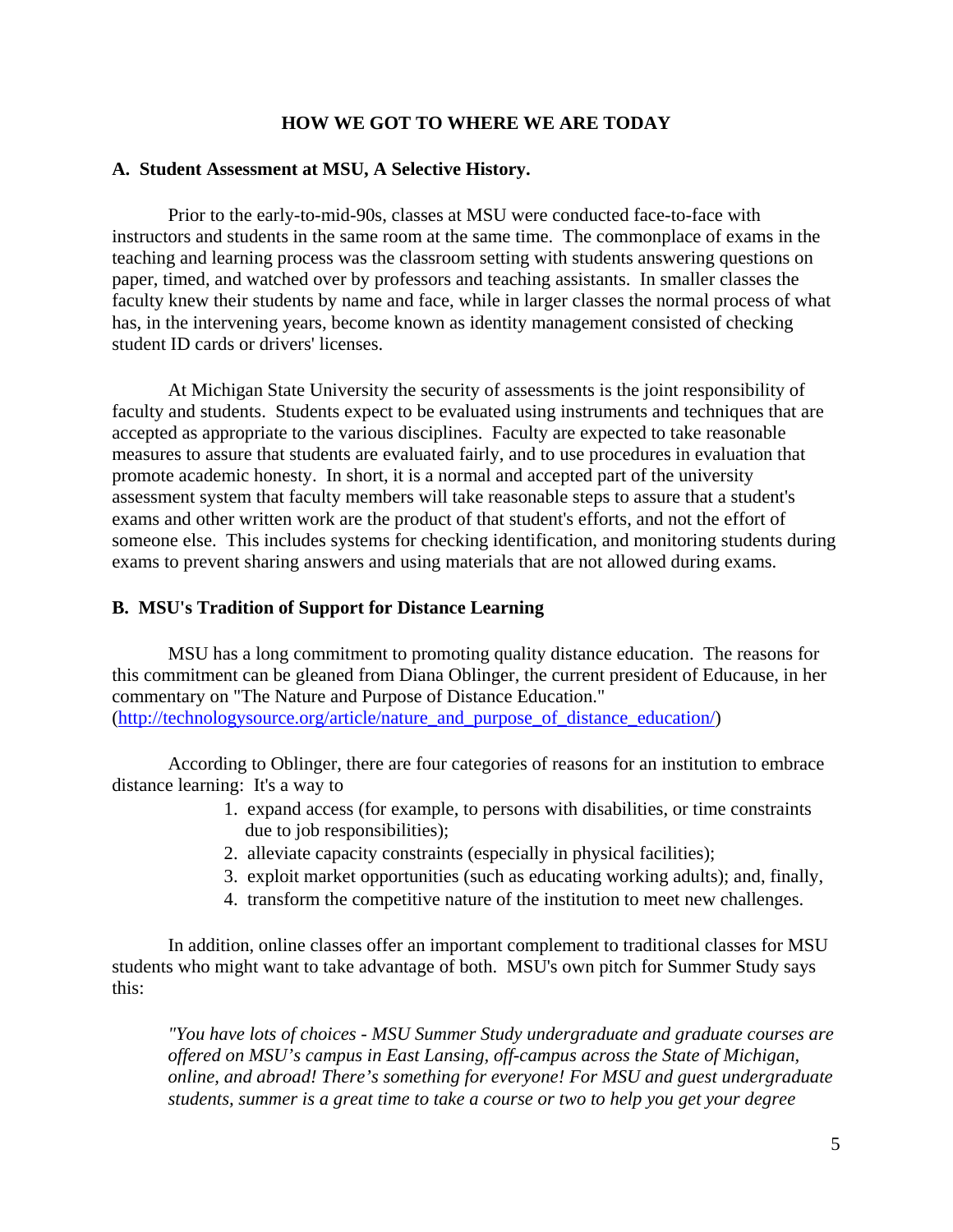*faster while living and working at home. A variety of elective courses are offered in offcampus locations close to home and near that summer job."* [\(http://www.summerstudy.msu.edu\)](http://www.summerstudy.msu.edu/)

This latter part, enabling curricular, scheduling, and geographic flexibility is a key benefit for the students which we should try to preserve as much as possible while solving concerns about academic integrity. Online classes are an important part of MSU's Land Grant mission to provide broad access to higher education to people with varied means, interests, and ease of access.

#### **C. Online Teaching and Learning at MSU**

CAPA (for Computer Assisted Personalized Approach) was first used in Physics courses at MSU in 1992. [\(http://docs.moodle.org/20/en/Online\\_Learning\\_History\)](http://docs.moodle.org/20/en/Online_Learning_History) Developed by Professor Edwin Kashy, and others in the Department of Physics and Astronomy, and supported by a number of grants, the CAPA system consisted of a huge bank of practice questions that were cleverly randomized so that each student got to work with a different version of each question in a problem set or test. Currently, LON-CAPA, the successor to CAPA, is a fullfeatured course management system that can produce both online and paper-based exams that have the same randomizing features.

CAPA was first used in Physics classes for assignments, quizzes and examinations. [\(http://web.archive.org/web/20000915112215/capa2.nscl.msu.edu/homepage/\)](http://web.archive.org/web/20000915112215/capa2.nscl.msu.edu/homepage/) At the beginning the courses were not necessarily what we think of as online courses today, which can be taken by students living at great distances from East Lansing. An important point here is that LON-CAPA illustrated that course assessments in online learning situations can be paper-based, computerbased, and either proctored or unproctored. Thus, the creator of an online course has the wide range of choices about how to handle the administrative aspects of testing.

In 1996, in response to requests from some faculty and academic departments, MSU created the Virtual University Project, now known as MSU Virtual University Design and Technology, or vuDAT. [\(http://www.merit.edu/news/features/spotlight.php?story=msu1\)](http://www.merit.edu/news/features/spotlight.php?story=msu1) VU produced a robust curriculum of online courses for the 1997-98 academic year. [\(http://web.archive.org/web/19980113122627/http://vu.msu.edu/\)](http://web.archive.org/web/19980113122627/http:/vu.msu.edu/)

vuDAT was originally conceived as a place where faculty could go for the design and development of learning materials to be used primarily in online course settings. During the early years of vuDAT the creation of online content required a fulsome mixture of content mastery, pedagogical knowledge, and programming skills. At vuDAT this was achieved by putting together a team of professionals, including faculty, to create an online course. It was virtually impossible, except in extremely rare cases, for a faculty member to develop, singlehanded, an online course or program.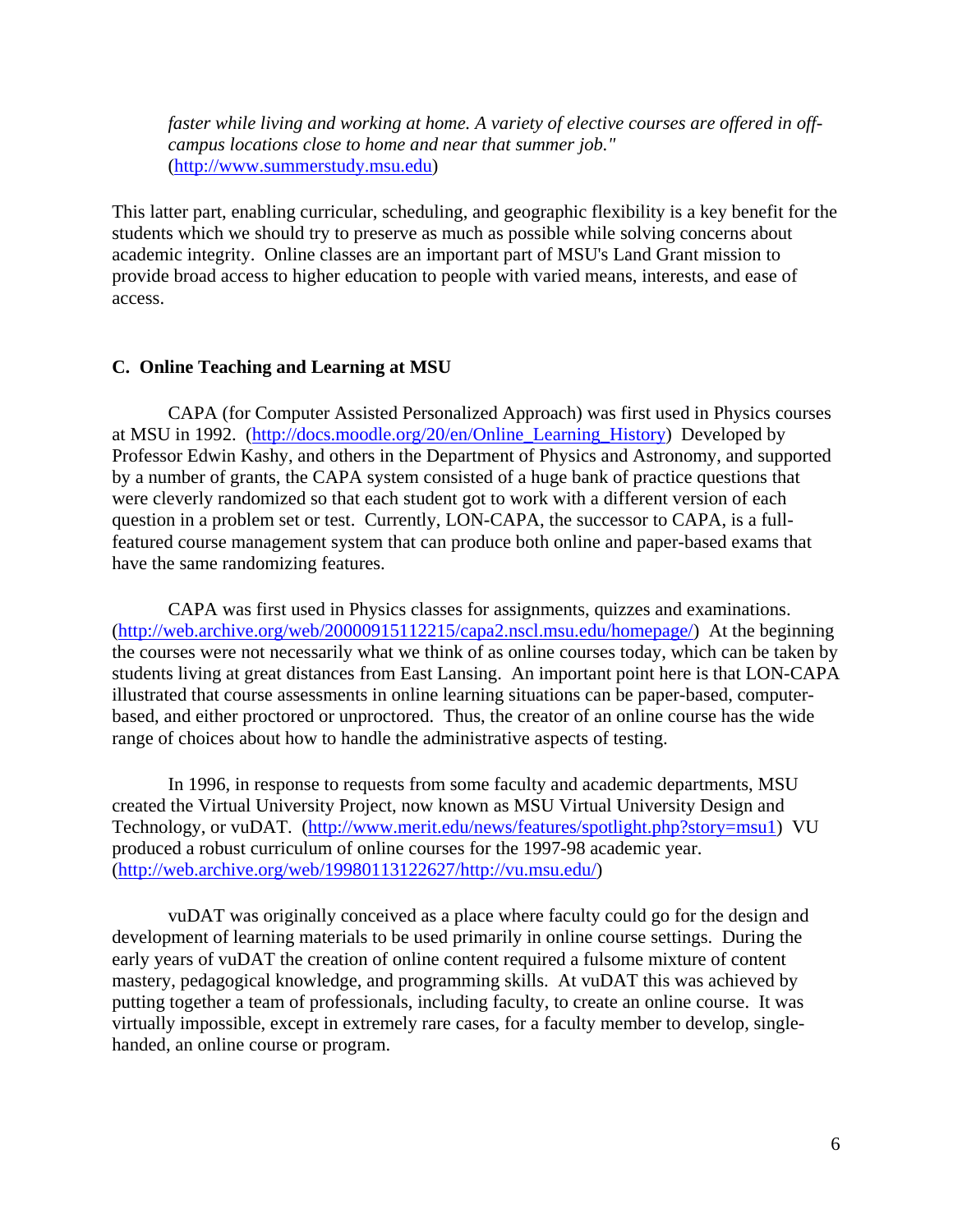But technology advances. The establishment of vuDAT coincided with the development of early course management systems (CMSs), such as ANGEL or Blackboard, that included online tools for the presentation of content, testing and assessment, grade reporting, communication, and so forth. The universal adoption of (fairly) easy to use CMSs brought many of the aspects of building an online course within reach of a faculty member possessing only modest technology and computer skills. De-skilling the process has been further advanced by the proliferation of a set of computer tools to facilitate the creation of not only simple content such as text, but the incorporation of media and social networking tools into course content. Indeed, staff from vuDAT conduct frequent seminars of two days or less teaching faculty and others how to use these tools. It is now possible for a single faculty member, course management system in hand, and supplemented by a half-day's training on how to use Camtasia to make video lectures, to create what an academic department calls an online course in a matter of a few weeks. This feat of creation has been accomplished by faculty who have never before seen or taken an online course, and who have no specialized knowledge about the pedagogical differences between face-to-face and online learning.

Two further phenomena need to be mentioned to flesh out an understanding of the state of online teaching and learning at MSU. One is the almost completely hands-off policy of the university's central administration toward the process by which online courses and programs have been created. No longer having to rely on the pedagogical and technical expertise of the virtual university, departments, colleges, and even individuals, have plunged forward to create a mind boggling array of opportunities. In the beginning, online course development was not evenly distributed among colleges and departments. It usually depended on the strong commitment of one or two faculty members in a unit, or that of a knowledgeable and interested department chair or dean.

The second piece of institutional knowledge we need to complete our understanding is the huge infusion of money that subsidizes departments, schools, and colleges for their online offerings. The system worked like this: For each student registered for an online or hybrid course (now denoted by sections numbered 73x or 74x, respectively, in the Schedule of Courses) the college of the department offering the course received a payment of 75% of the lifelong tuition rate for the course for each student who was not simultaneously registered for a face-toface course on the East Lansing campus. The current rebate scheme is no longer based on the lifelong tuition rate, but on the tuition actually paid by each student. Refer to Appendix 2 for more details about the current policy.

While the policy applies in all semesters, it has had a remarkable effect on the proliferation on online courses offered in the summer semester. (See the table below.) It is there that the payment policy has its most dramatic effect, for that is the time when enrollments by distant students is greatest, and the time when a student is most likely to be enrolled for a single course.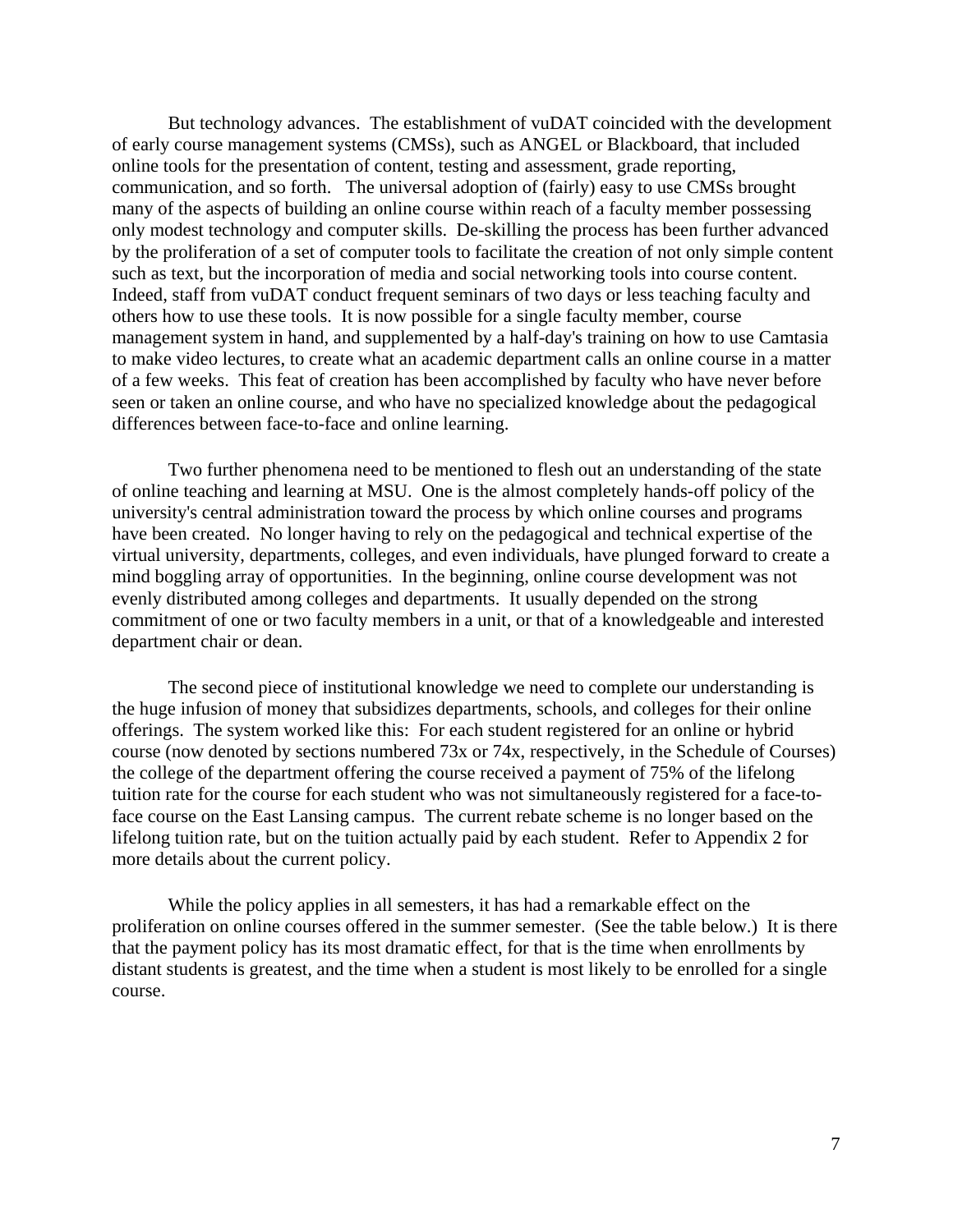|                           | <b>US 2007</b> | <b>US 2009</b> | US 201 |
|---------------------------|----------------|----------------|--------|
| NUMBER OF DEPARTMENTS     | 36             | 55             |        |
| NUMBER OF COURSE SECTIONS | 177            | 294            | 454    |
| <b>ENROLLMENT</b>         | 6,828          | 10,724         |        |

## Departments Offering Online Courses, Online Course Sections, and Enrollments in Online Courses, Summer 2007, 2009 and 2011

Source: MSU Schedule of Courses. Totals do not include sections or enrollments when a section had no enrollment. Hybrid/blended offerings are not included.

This policy has had a second remarkable effect of providing annual payments in the hundreds of thousands of dollars, and more, to individual departments, because some of MSU's colleges have chosen to transfer the income back to the departments offering the courses. Especially in times of budget stringency these payments have become a lifeline that supports the existence of graduate programs, faculty development and travel, and a host of other department services.

A third effect of the payment policy, when coupled with the administrative hands-off policy on program and course development, has been the proliferation and decentralization of the administrative models of how courses are produced, maintained, promoted, and offered to students. For example, some departments have chosen to have only the developing faculty members teach their online courses, while others have faculty create the courses and then pass the actual teaching of sections off to other faculty, or more likely, graduate assistants. In some departments, both models are followed. Some departments offer their online courses only in the summer semester (regardless of how they are staffed), while others offer some or all of their courses year-round. Some departments employ a professional staff of course developers to assist faculty, the content experts, in course design and maintenance. Some departments use fixedterm faculty to create online course content, while others simply direct graduate assistants whom they assign to summer teaching duties to "make the course you're teaching completely online" without providing training in online teaching techniques and methods, and without providing professional assistance.

Some of the most interesting variations across departments offering online courses is the variety of approaches taken to testing and assessment.

## **ASSESSMENT MODELS IN ONLINE AND FACE-TO-FACE COURSES**

To help clarify our thinking, we divide the modes of assessment into two kinds, exams and essays-prepared-outside-class. We focus on exams, which can be either paper-based (traditional) exams, or computer-based. Essays-prepared-outside-class present an identical set of familiar problems, whether a class is being offered online or face-to-face. Each kind of exam carries with it its own problems and possibilities in terms of Thrun's issues of cheating and identity verification.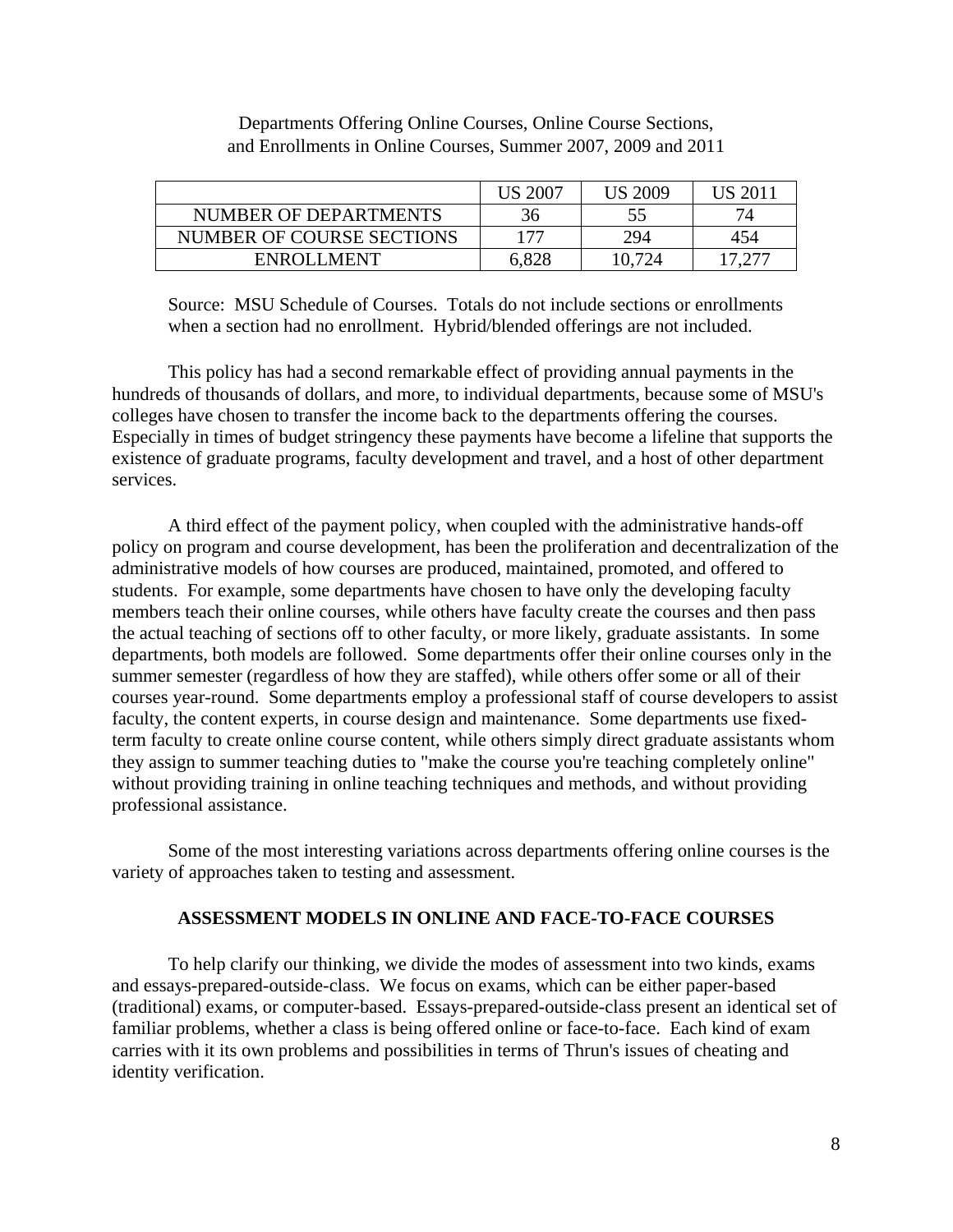#### A. **Paper exams.**

Paper-based exams can be given in a traditional classroom setting, or at a distance, sometimes very far from the East Lansing campus. For face-to-face courses, paper exams are traditionally given during class time, in regular classrooms. For online courses, the options are more complicated. Students in online courses who reside in or near East Lansing may take paper exams in traditional classrooms in face-to-face proctored settings. For students residing far from East Lansing, distant paper-based exams can be proctored or not, but as a practical matter they are usually proctored because of the need to handle the paper, and transmit the answers. The proctoring for distant exams can and does vary widely in terms of the expertise and professionalism of the proctors. For example, some instructors have used testing centers operated by colleges and universities, armed forces testing centers, public libraries, and even testing centers operated by for-profit firms (Disney World, or firms' human resource units). Others have relied on faculty members in study abroad programs, or even dispatched teaching assistants to distant locations. Some testing centers may charge a fee that varies from center to center. The 11 testing centers in Michigan that are members of the National College Testing Association (including MSU) charge fees that average slightly over twenty dollars per test.

If a student takes a test using a professional testing center, as opposed to a public library (which traditionally will do testing for free), there is the issue of who pays, the student or department offering the course, as well as the need to settle on the mechanics of payment or reimbursement. The decentralized nature of online teaching and learning means that the responsibility for proctoring arrangements is left to individual departments, and even individual faculty members. This means not only that the details of proctoring arrangements vary widely, but also that the units and faculty members may absorb directly any costs that are incurred. These costs include the time spent arranging for proctors, and the costs of communicating with proctors about exam details, the actual mechanics of getting exams to proctors, and getting the test results back to the instructor for grading. A lack of consistent policies for arranging distant exams leads to significant and probably undesirable differences in students' costs across courses and departments. The reader should be aware of the contrast between this situation and the traditional policies for off-campus teaching and learning in which staff in the Registrar's Office arranged for rooms when they were required, whether in Grand Rapids, Bloomfield Hills, or some other in-state location.

#### B. **Computer-based exams**

Computer-based exams can be either proctored or unproctored. And computer-based exams can be appropriate for both traditional face-to-face courses, and for blended and online courses. Recall that the LON-CAPA course management system can be and is used in face-toface, as well as online courses. LON-CAPA presents an ideal technology for computer-based testing, whether the courses in which it is used are online, blended, or face-to-face. So it is important to realize that computer-based testing is relevant for all instructional modes, and in instances that involve both on-campus and distant assessment.

Regrettably, the proliferation of online courses, and the increased revenue they generate, has not been accompanied by a corresponding concern for academic integrity by, for example,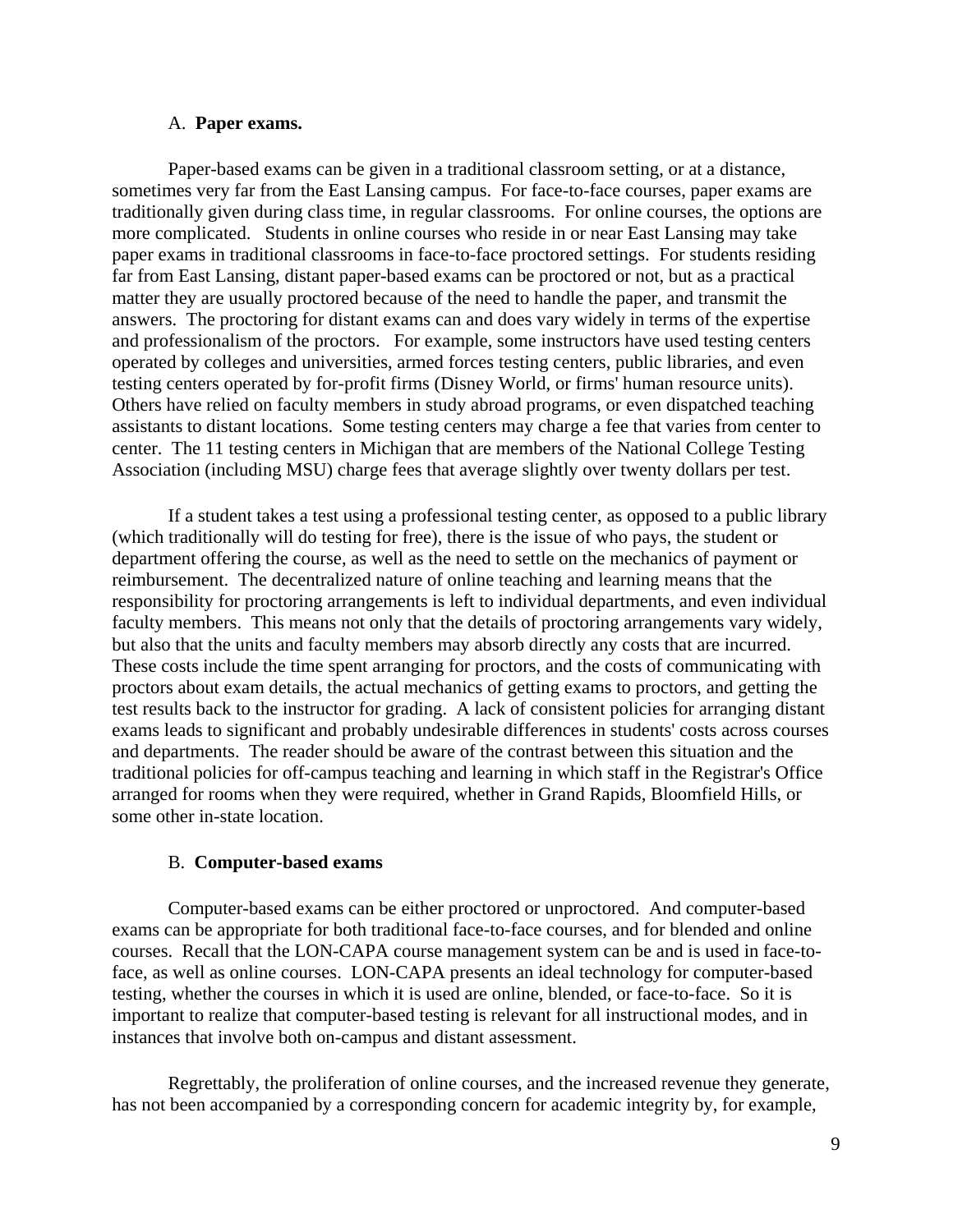checking the identities of students taking exams online. Indeed, many courses now offer online exams using ANGEL without identity checking, other than the need for a log-on ID and password, and no way for instructors to know what materials students may be accessing during the exam. Currently at MSU the numbers of students enrolled in such courses are in the thousands. In a now notorious case involving such unproctored exams, a student outside the Lansing Area advertised on Craig's List for someone to take her exams in her economics course. The case came to light only because a recent MSU alumnus saw the ad, and reported the details to the department.

More nebulous and harder to document are reports of the low quality of some online courses. Members of the taskforce report a general feeling among some students that online courses are easier than their face-to-face counterparts, and that cheating is rampant. Students in pre-professional fields report that they are discouraged from taking online classes by medical and dental school advisors. Other concerned groups include the NCAA, which is reportedly considering limiting or eliminating the opportunity for student-athletes to take online courses, and a number of accrediting agencies, especially the agencies with responsibility for certifying and accrediting professional programs. Assessment systems that fail to check IDs face-to-face and use proctors expose the university to a variety of risks and grounds for criticism.

At present, instructors wanting to use proctored computer-based exams face formidable obstacles, especially if they are teaching large-enrollment courses. The options available for creating proctored testing venues are to use existing microcomputer labs, microcomputer labs supplemented by allowing students to bring their own laptop computers, or using a combination of microlabs and regular classrooms with sufficient wireless access points. It is not currently feasible to require students to bring their own laptops for testing because MSU does not have a laptop requirement. Even if it did, instructors' experiences show that even giving the students the option of bringing their own laptops is fraught with problems, such as malfunctioning Ethernet cards, students not having required software such as browsers installed, and other mechanical problems.

In large-enrollment classes, instructors wanting to use proctored, computer-based testing face a special set of problems, in addition to those mentioned above. For example, the largest microcomputer lab on campus has only about 50 seats, and the average computer lab has only about 25 to 30 seats. For a class of 250 students, the logistics are daunting – approximately 10 microcomputer labs would be needed, scattered among several buildings, and each room would require at least one proctor. As there is no central support for mass scheduling of computer labs, every exam in a course using this system requires substantial faculty and/or unit resources.

Virginia Tech solved this problem back in the 1990s with its well-known Math Emporium. They converted a nearby, out-of-business K-Mart to a testing facility. More recently Penn State has created a testing center dedicated to providing computer-based, proctored testing for all face-to-face, blended, and online courses. More information on the Penn State center appears in the recommendations section below.

Using computer-based exams in online courses, because those courses often have at least some students who do not reside in the East Lansing area, presents another difficulty, that of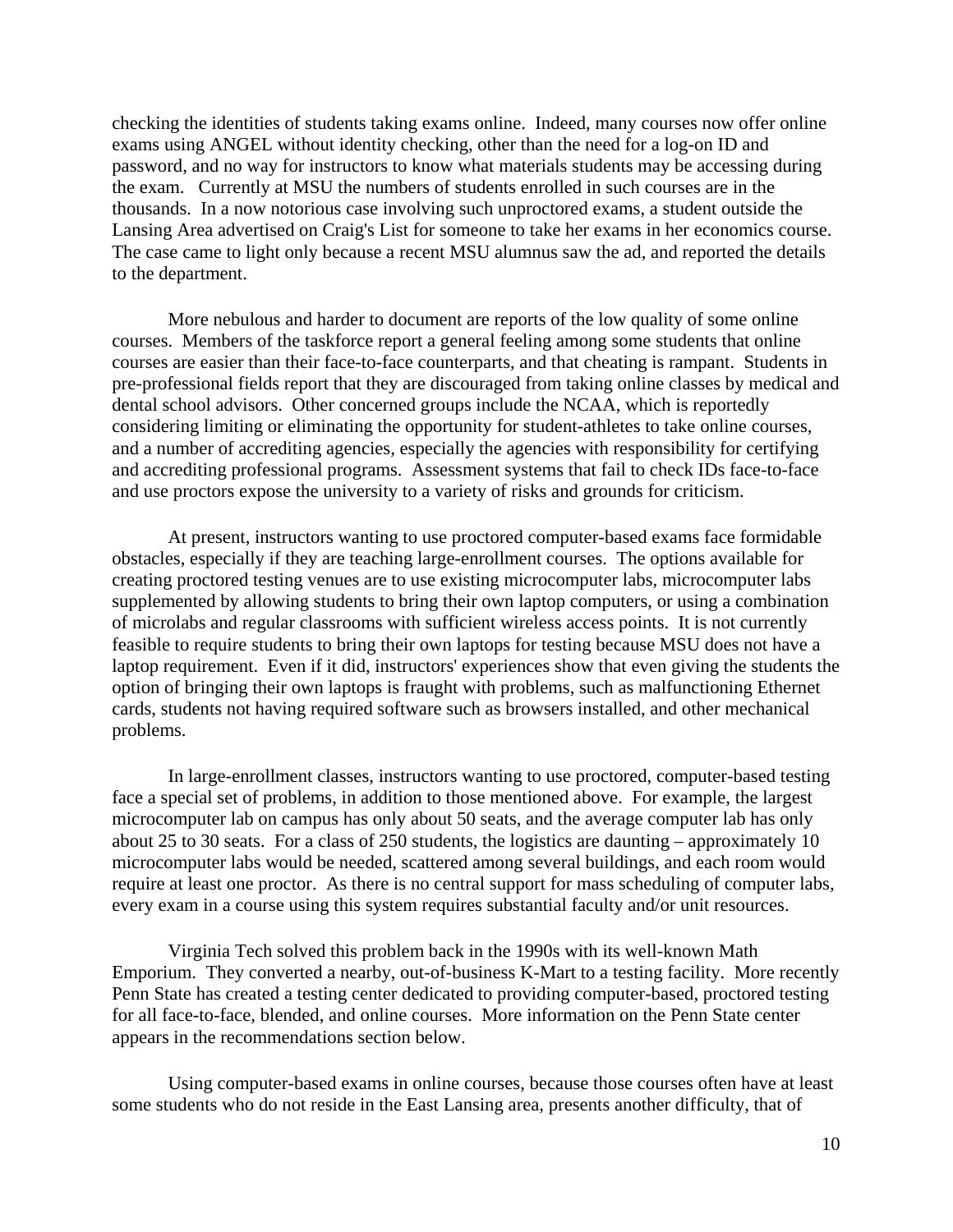finding a distant testing facility that can handle the demands of secure, online testing. While finding proctoring for tests using paper exams can be relatively easy, using computer-based exams presents complications of additional cost and equipment, making it possible a distant student could not find appropriate testing facilities at a reasonable cost and distance from home.

The lack of central support for computer-based testing facilities with proctoring support has created a significant incentive to forego the proctoring part of the problem. This, in turn, has led to widespread use in online courses of computer-based exams of various kinds. Indeed it is current practice in some online courses to conduct all testing online in non-proctored settings.

#### **OBSERVATIONS AND RECOMMENDATIONS**

The *ad hoc* committee believes strongly in the efficacy of face-to-face proctoring for exams for online courses. Indeed, we have concluded it is the only way to deal with Thrun's issues of cheating and identity verification. The problems of cheating, and identity verification are documented, large in scale, and urgent, and we owe it to ourselves and our stakeholders to solve them.

This doesn't mean that all assessment must take place in face-to-face proctored situations – after all, we have a long and successful history of assessment using problems and essays prepared outside of the classroom. What it does suggest is that, in those disciplines and courses that use proctored exams as the best assessment option in traditional instruction, proctoring should be used in online versions of those courses as well. We see this as the intention of the Provost's recommended changes to the Code of Teaching Responsibility, and the Integrity of Scholarship and Grades. (See the attachments to the letter of  $11/11/10$  from the Provost to the Executive Committee of Academic Council in APPENDIX 3).

We divide our recommendations into three parts, which vary in how long we believe they would take to implement.

#### **Short-term Recommendations – Implementation in weeks to months**

1) The *ad hoc* committee urges the governance system to adopt the recommendations put forth by the Provost's Office to amend the Code of Teaching Responsibility, and the Integrity of Scholarship and Grades.

2) MSU should establish a central office that departments and individual faculty could call upon to make arrangements for students to take proctored exams in online courses at distant locations. We envision this office being similar to the Registrar's Office current services for providing classrooms at distant locations for off-campus courses. The costs of these services should be paid for by a small reduction (sufficient to pay the costs) in the tuition rebates provided to colleges under the current system. Students should not have to pay any costs associated with the proctoring arrangements, such as proctoring fees charged by existing testing centers at distant locations.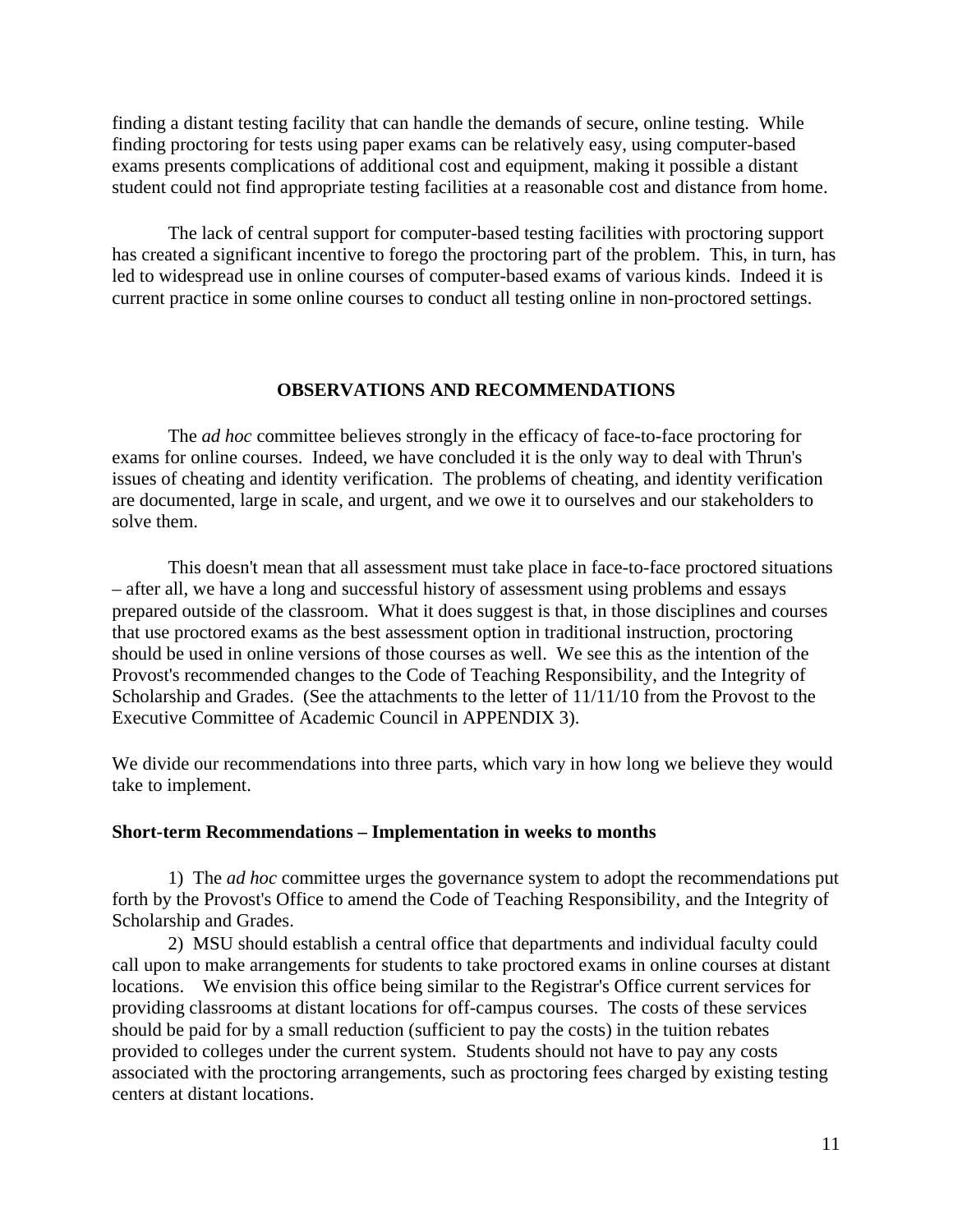3) It should be part of the normal duties of MSU faculty on Study Abroad Programs to administer proctored exams for students in online courses who are also part of a Study Abroad program.

## **Medium-term Recommendations – Implementation within a year**

4) MSU should work to establish a network of testing centers and/or proctors *throughout the State of Michigan* that would provide proctoring services for students in online courses. This network could consist of existing testing centers that are members of the National College Testing Association, as well as other colleges and universities, community colleges, intermediate school districts, and others. As in recommendation 2) above, the committee recommends that any testing fees be paid by MSU, and not as an additional charge to the student.

## **Longer-term Recommendations – Implementation in 1 to 3 years and beyond**

5) In the spirit of wider application of recommendation 4), MSU should establish a network of more testing partners throughout the CIC, and nationally.

6) MSU should establish an online, large scale online testing facility that would support secure, proctored computer assessments for all departments and schools. The center should be on a large scale that could handle both large and small class sections, and operate with generous hours that would correspond to at least the existing meeting times for classes, roughly 8:00 a.m. to 10:00 p.m. on days the university is open.

Precedents for setting up such computer labs exist on other university campuses. Virginia Tech has for many years supported the "Math Emporium," a converted K-Mart adjacent to their campus that handles exams for online math courses. See http://www.emporium.vt.edu/. The Emporium is open to students 24/7 while the semester is in session. While the Math Emporium was designed as both a laboratory space and an assessment space, the space we propose for MSU would be solely an assessment facility.

Our sister Land Grant university, Penn State, has recently set up a testing center for the administration of online exams for online, blended, and face-to-face classes. The Penn State Testing Center, a dedicated facility, provides 161 seats. More information can be found at these two web sites: [http://testing.psu.edu/Faculty/Faculty\\_FAQs](http://testing.psu.edu/Faculty/Faculty_FAQs) <http://testing.psu.edu/Testimonials/>

We see the establishment of a large scale facility to support online assessments as an important complement to face-to-face course offerings, and not only a facility to support online instruction. Many face-to-face course instructors in larger course sections would benefit greatly from the ability to give proctored online exams in secure settings. For example, it is increasingly difficult for faculty who teach large courses to schedule rooms during their examination times (rooms are simply not available). This dictates that students sit next to each other (no empty seat between students) during exams for more than 500 students.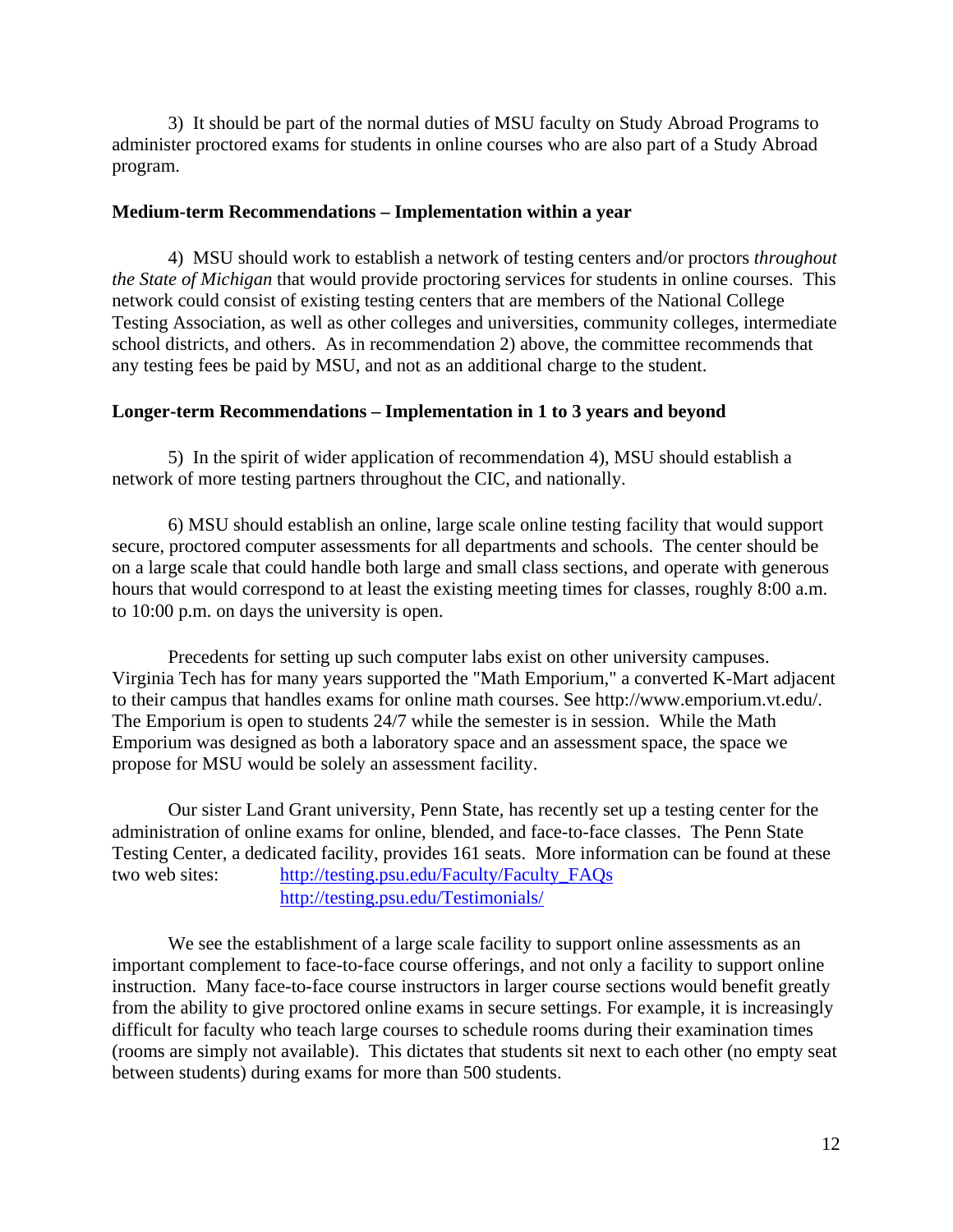## APPENDIX 1

Statement on Academic Integrity from the Middle States Commission on Higher Education, "Distance Education Programs: Interregional Guidelines for the Evaluation of Distance Education (Online Learning)."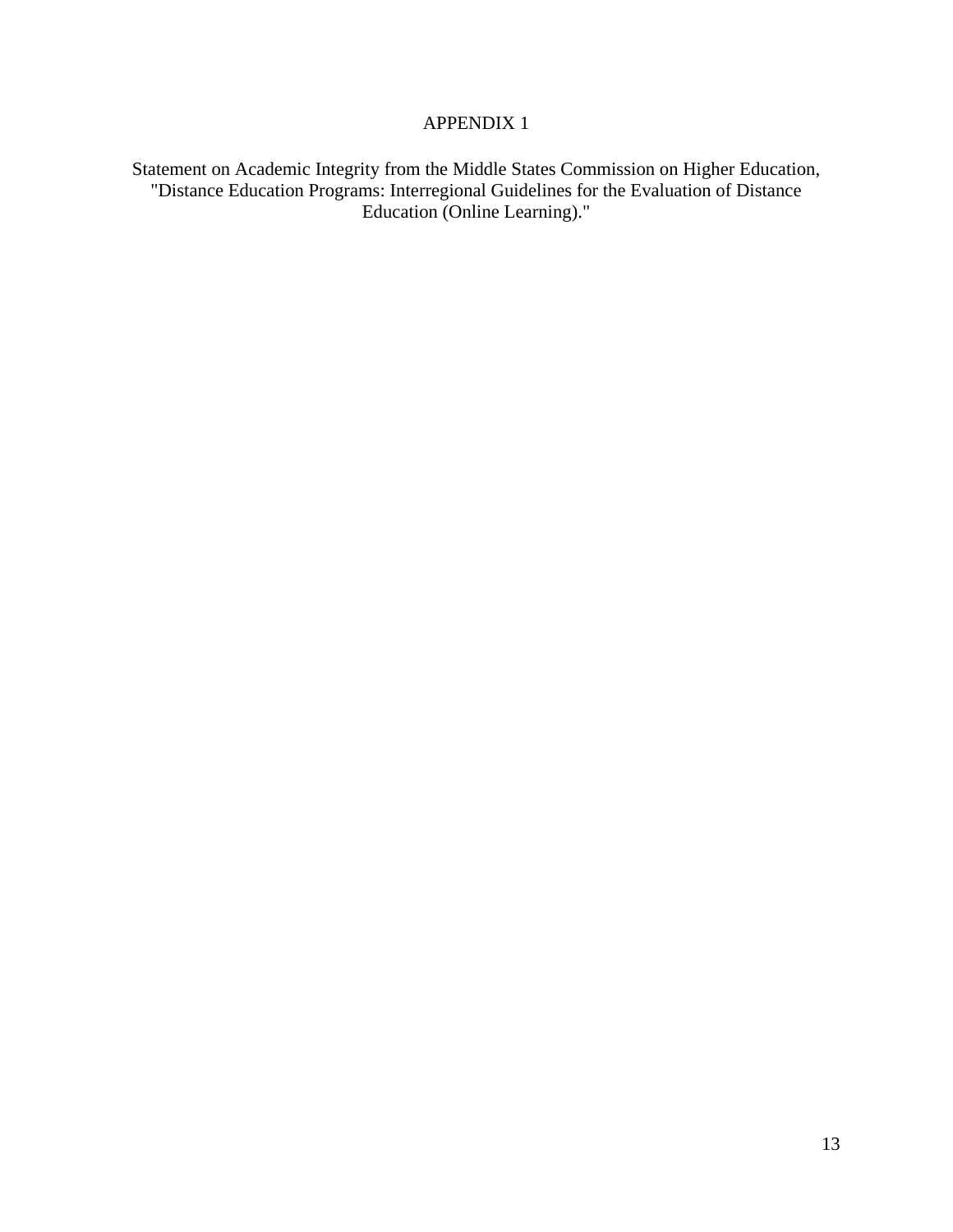# **9. The institution assures the integrity of its online offerings\*.**

## **Analysis/Evidence:**

- $\geq$  The institution has in place effective procedures through which to ensure that the student who registers in a distance education course or program is the same student who participates in and completes the course or program and receives the academic credit. The institution makes clear in writing that these processes protect student privacy and notifies students at the time of registration or enrollment of any projected additional costs associated with the verification procedures. **(Note: This is a federal requirement. All institutions that offer distance education programs** *must* **demonstrate compliance with this requirement.)**;
- ➣ The institution's policies on academic integrity include explicit references to online learning;
- $\geq$  Issues of academic integrity are discussed during the orientation for online students;
- ➣ Training for faculty members engaged in online learning includes consideration of issues of academic integrity, including ways to reduce cheating.

**\***Institutions are encouraged to consult *Best Practice Strategies to Promote Academic Integrity in Online Education*, prepared by WCET and available at http://www.wcet.info/2.0/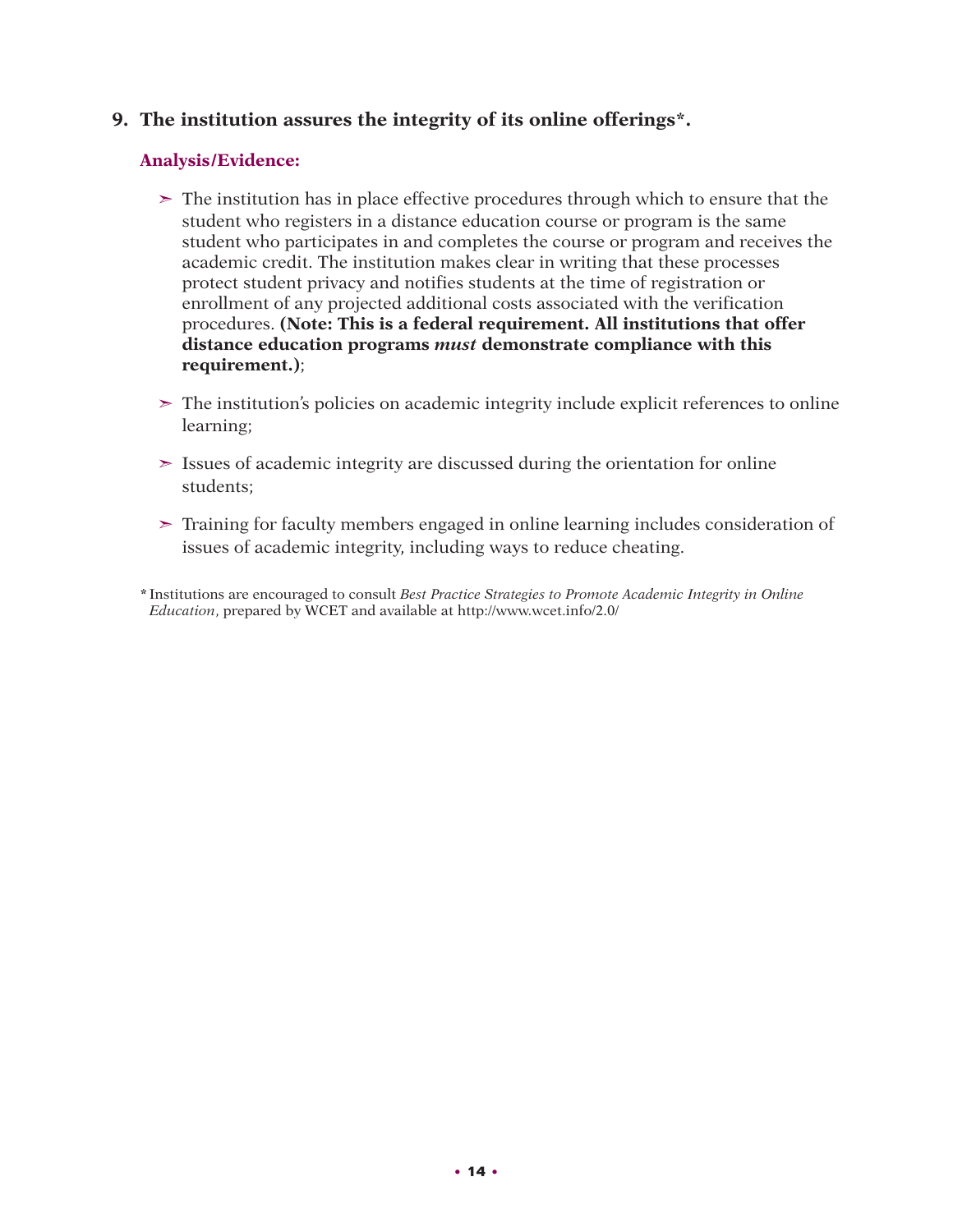# APPENDIX 2

Current MSU Policy on Tuition Rebates to Colleges for Enrollments in Online and Hybrid Courses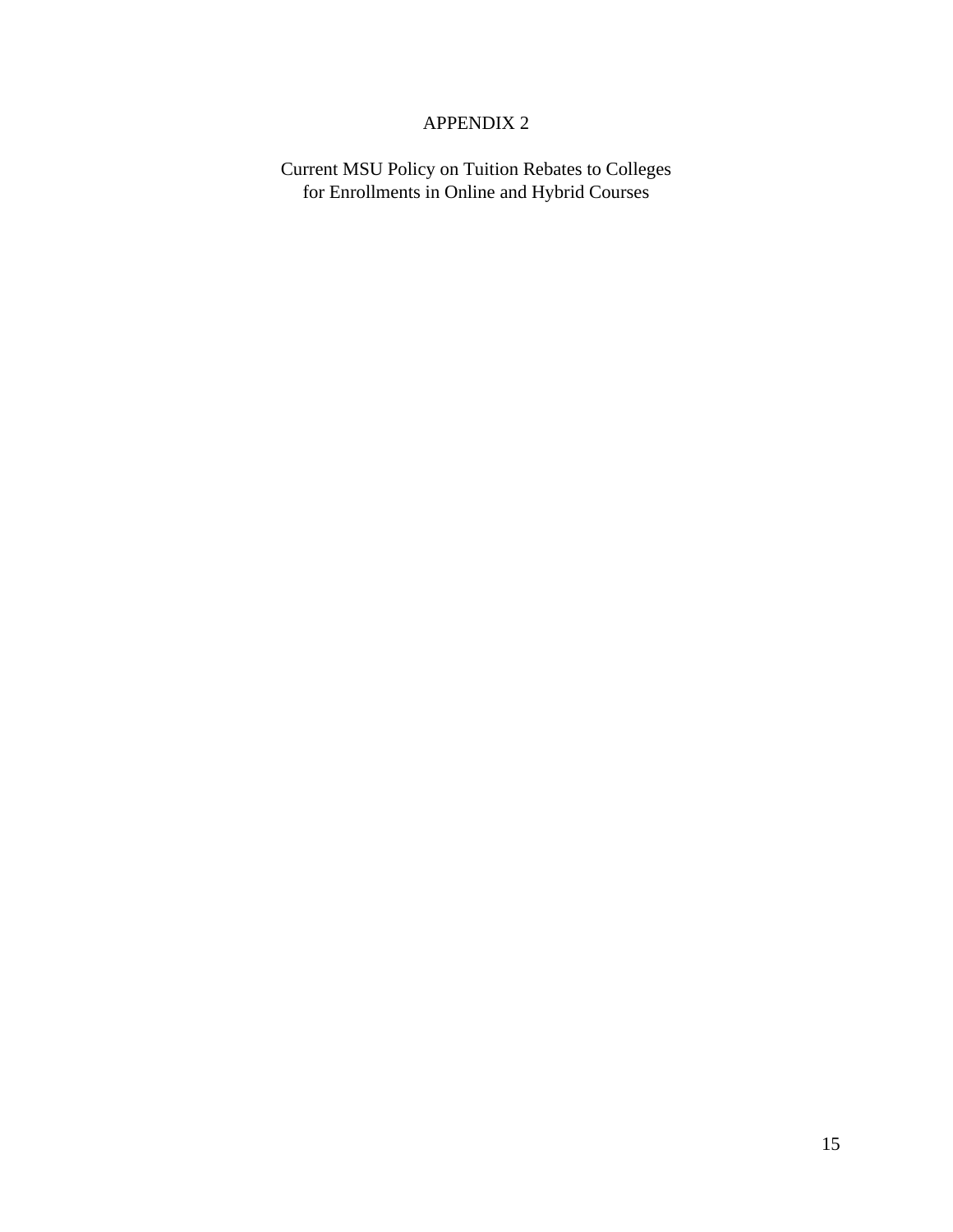# MICHIGAN STATE

November 2, 2011

#### MEMORANDUM

To: College Budget Staff

From: Dave Byelich, Assistant Vice President and Director of Planning & Budgets

Subject: Online Course Section Credit-Hour Support

Listed below are the current practices for online and hybrid/blended course support.

This clarification is intended to answer questions received in the Office of Planning and Budgets. I would appreciate any comments or suggestions as we work toward improving the process for subsequent years.

Online Course Section (730-739) Credit-Hour Support

- For each student who is taking an online course and is not concurrently enrolled in oncampus courses, his/her SCH's will be eligible for support. Eligible students will be examined for residency and their SCH's will be multiplied by the tuition fee rate paid by each eligible student in the course times 0.75
- This methodology applies to all terms (Fall semester, Spring semester, Summer session).
- For summer semester only, units offering online courses may not receive both Summer School funding and revenue from the Off Campus Credit Instruction pass-through process received annually on allocation letters. Beginning in summer 2011 units will need to select which type of funding they would like to be eligible for.

Hybrid/Blended Course Section (740-749)

- Hybrid/blended courses are subject to the rules outlined above for online courses.
- Methodology applies to all terms (Fall semester, Spring semester, Summer session)
- For summer semester only, units offering online courses may not receive both Summer School funding Office and revenue from the Off Campus Credit Instruction pass-through process received annually on allocation letters. Beginning in summer 2011 units will need to select which type of funding they would like to be eligible for.

Courses that are part of an online degree program approved for special tuition rates are subject to conditions established at the outset of the respective program.

• For these special rates, visit: http://www.ctlr.msu.edu/COStudentAccounts/Tuition\_Fees.aspx

C: Linda O. Stanford, Associate Provost for Academic Services



OFFICE OF THE  **PROVOST** 

Michigan State University Administration Building East Lansing, Michigan 48824-1046

FAX: 517/355-9601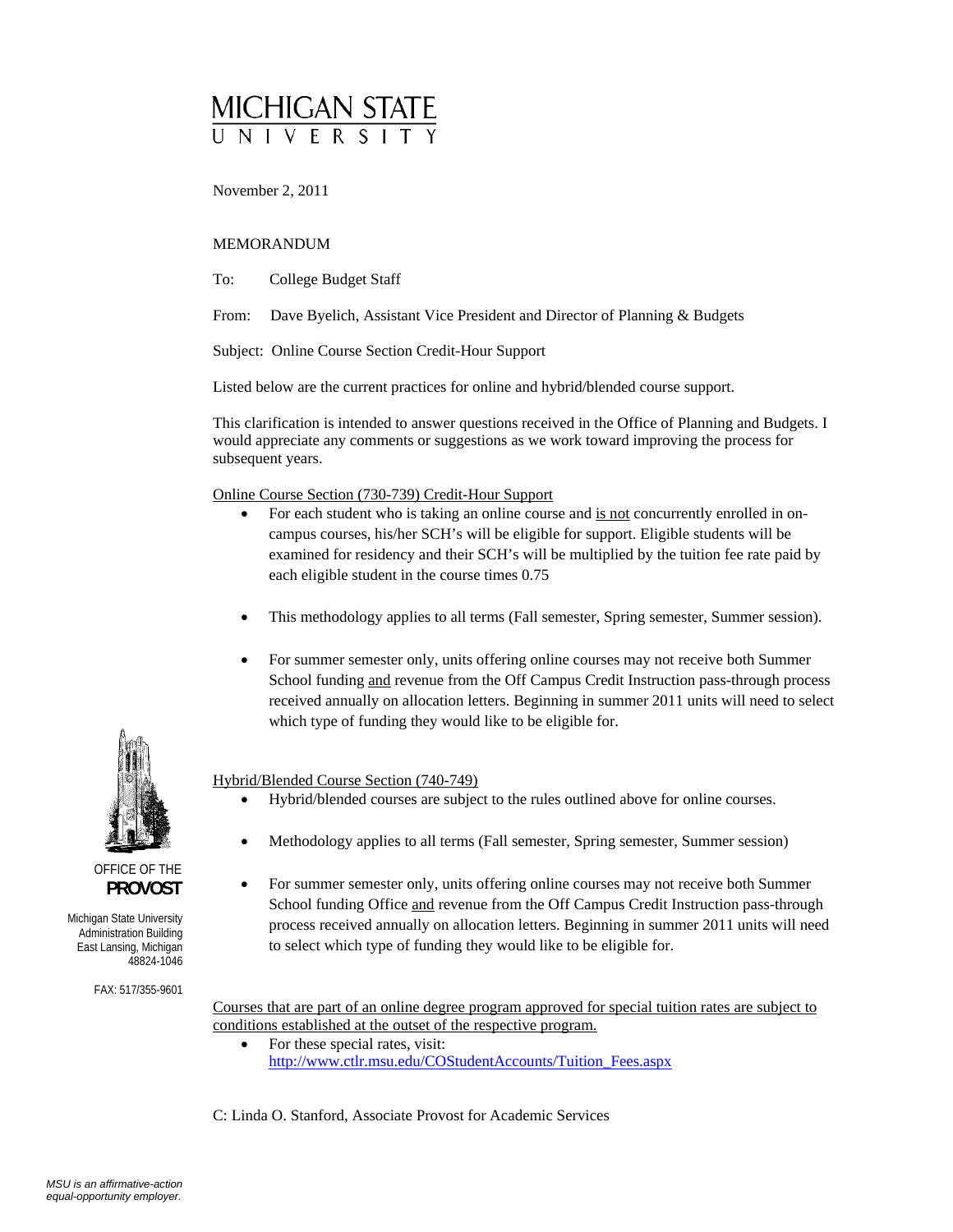# APPENDIX 3 Provost's Proposal to Amend the Code of Teaching Responsibility and Integrity of Scholarship and Grades – Proctoring November 11, 2010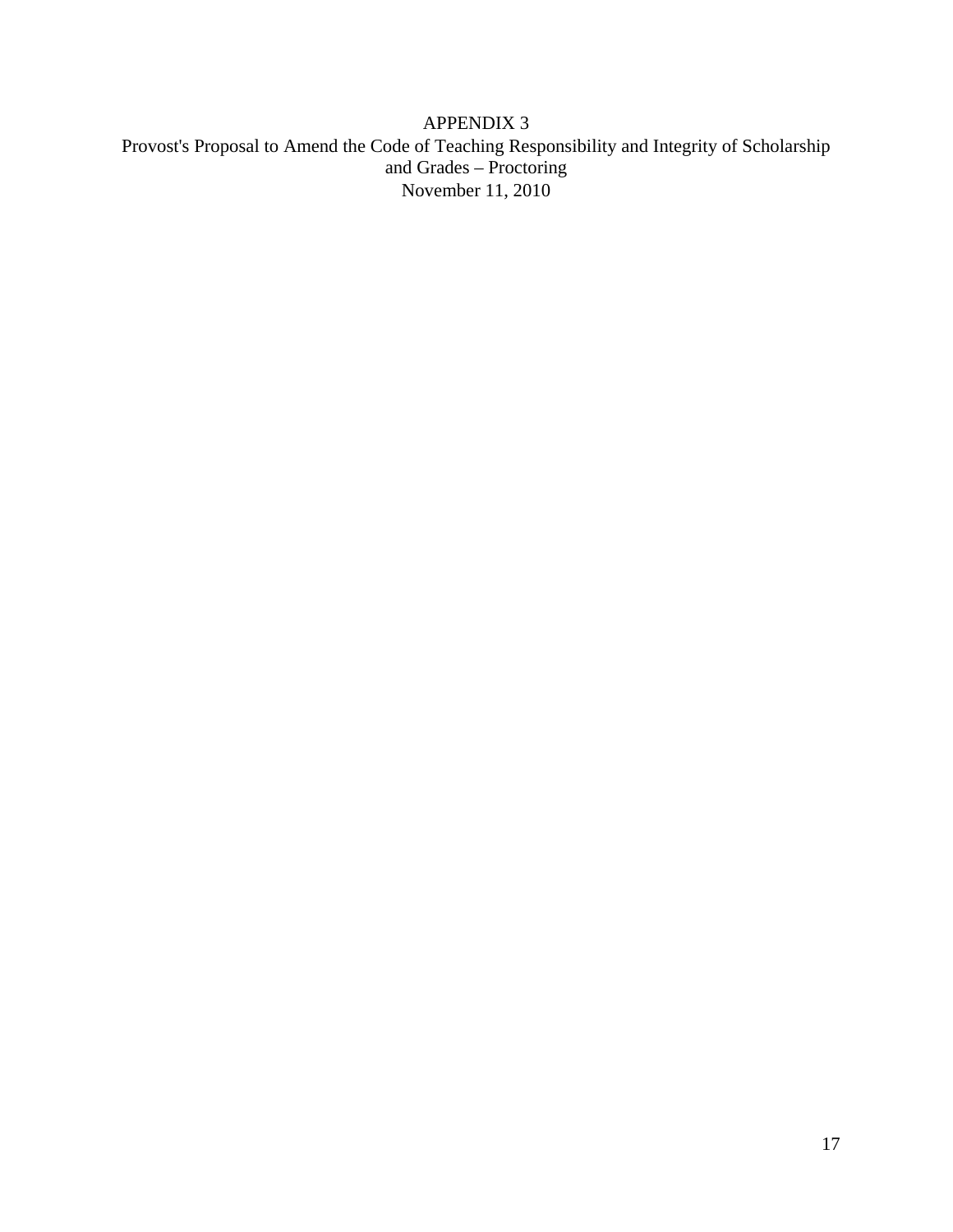# MICHIGAN STATE UNIVERSITY

November 11, 2010

#### MEMORANDUM

TO: Executive Committee of Academic Council

FROM: Kim A. Wilcox, Provost **/** 

RE: Proposal to Amend the Code of Teaching Responsibility and Integrity of Scholarship and Grades - Proctoring

I forward to ECAC a request to amend the Code of Teaching Responsibility and Integrity of Scholarship and Grades - Proctoring. The request is prompted by a growing need, particularly with the expansion of online and hybrid instruction, to be explicit about arrangements for proctoring student work. Issues related to when, how, and whom is responsible for proctoring student work require serious consideration by the faculty, and clear communication to stUdents.

OFFICE OF THE PROVOS

OF THE PROVOST

I ask for referral to appropriate standing committees for consideration of this proposal.

**Attachments** 

Michigan State University 430 Administration Building East Lansing, MI 48824-1046

> 517-335-6550 Fax: 517-355-9601 provoslmsu.edu

MSU is an affirmative-action. equal-opportunity employer.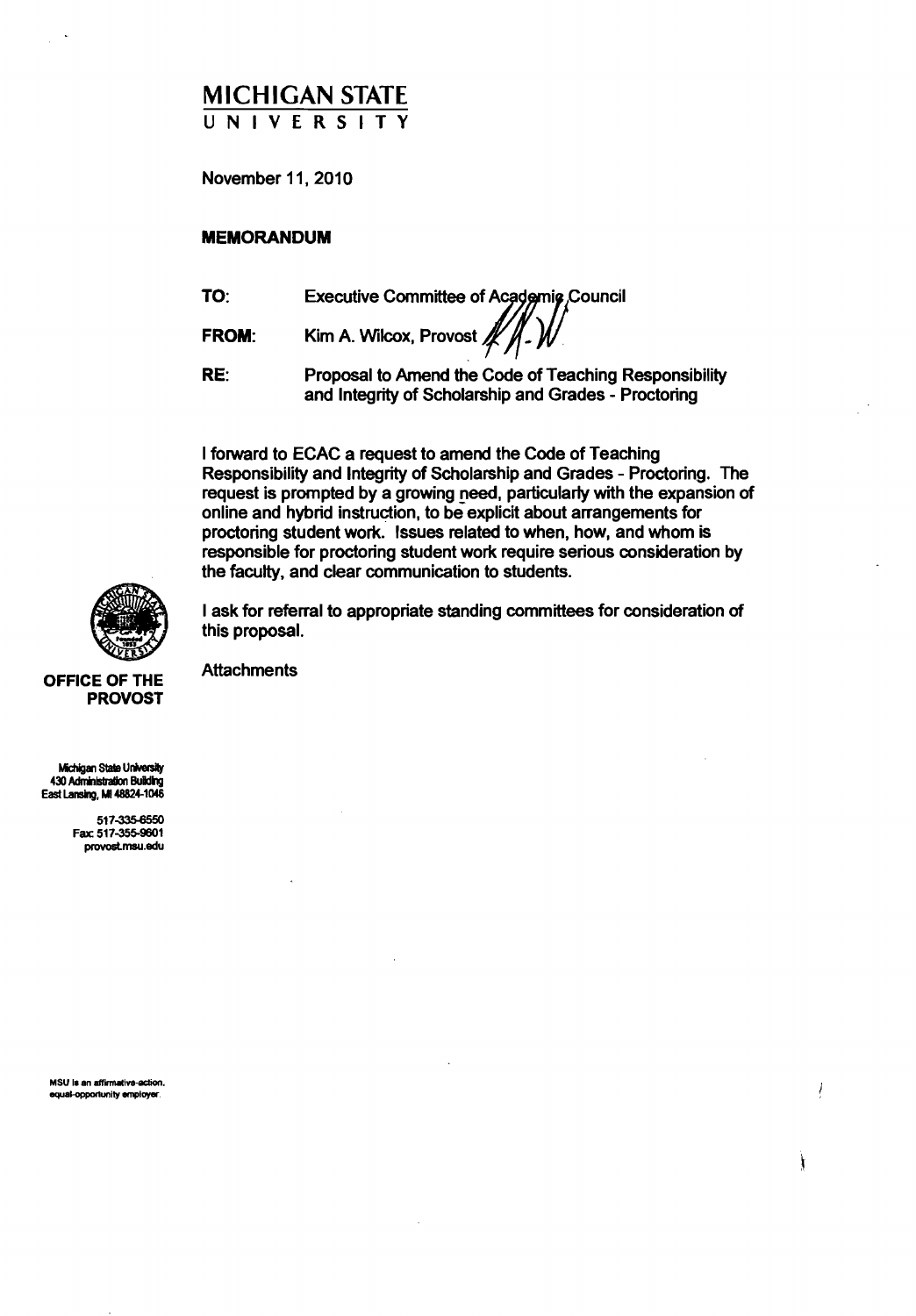# **MICHIGAN** STATE UNIVERSITY

November 5, 2010

- To: Kim A. Wilcox, Provost
- Fr: Linda O. Stanford, Associate Provost for Academic Services
- Re: Request for Policy Changes to the Code of Teaching Responsibility and Integrity of Scholarship and Grades - Proctoring.

#### REQUEST:

In fairness to students, there is a need to be explicit if proctoring is required. In certain instances assessment of student performance cannot occur with accuracy unless the Instructor requires proctoring. If proctoring is required, It should be stated in the syllabus.

The following three changes to current policy are proposed for all instruction and delivery models.

- 1. Code of Teaching Responsibility:
	- 2. Course Syllabi section add: "any required proctoring arrangements." This does not infer proctoring is required but if proctoring is required, then it must be listed on the syllabus.

2. Code of Teaching Responsibility:

3. Student Assessment and Final Grades section - add: "Assessment methods should be appropriate to the learning objectives of the course. In that context, instructors are expected to take reasonable steps to create an assessment environment that promotes academic integrity. If proctoring or other security measures are necessary to ensure integrity of assessments, then such measures should be administered consistently in all course delivery methods, e.g. face-to-face or online."

#### 3. Integrity of Scholarship and Grades:

Item 1. - add: "proctoring" to the third sentence in item 1. to read: "Practices that maintain the integrity of scholarship and grades include providing accurate information for academic and admission records, adherence to unit-approved professional standards and honor codes, proctoring, and completion of original academic work by the student to whom it is assigned, without unauthorized aid of any kind."

1of2



**Office of the Provost** 

**Administration Building** East Lansing. MI 48824-1046

Fax: 511-355-9601 www.provost.msu.edu

squal-opportunity employer.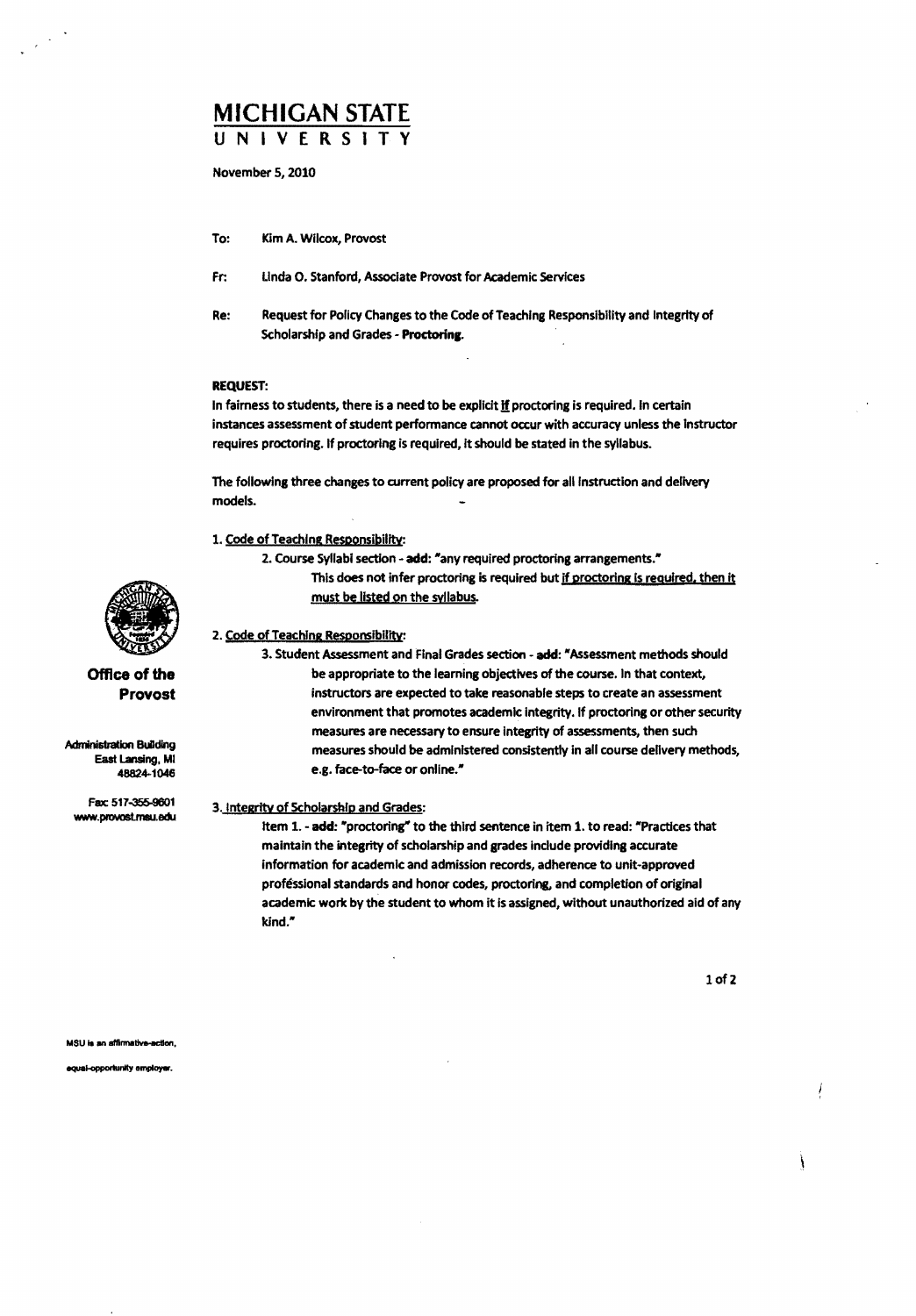#### BACKGROUND:

With ongoing changes In delivery methods (online, hybrid, face-to-face) including expansion of the number of online courses, how to proctor a course has become increasingly important. The most salient reasons to propose policy changes relate to the need for refined ways to assess student performance, detect student surrogates, and support pedagogical innovation.

#### Assessment of Student Performance.

It is difficult to assess the performance of a student in a course if the instructor cannot authenticate who the student is.

#### Student Surrogates.

If the examination setting is not proctored, then the possibility of a surrogate taking the examination Is enhanced. Inadvertent condoning of this situation is unfair to honest students. Making It easy for surrogacy to thrive fosters an environment that renders the university In violation of best practices and the spirit of the Code of Teaching Responsibility, http://www.hr.msu.edu/documents/facacadhandbooks/facultyhandbook/codeofteaching.htm.

The key phrase in item 3 is: "Instructors shall be responsible for assessing a student's performance based on announced criteria and on standards of academic achievement."

The phrase, "student's performance based on standards of academic achievement," places responsibility for examination security squarely on the instructor. Instructors already take reasonable measures to assure that academic dishonestly does not occur. Being dear, a priori, that proctoring may be or is required in a course is an important part of effective communication.

#### Pedagogical Innovation.

Faculty perceive pedagogical limitations with online delivery models and may employ hybrid models rather than totally online models simply because there is difficulty with accurate authentication for interactive assessment including performance on examinations.

#### Attachment: draft Academic Programs catalog text

C: L. June, Estry, Klomparens, B.Brown, Guenther, Rovig, Trevarthen

2of2

À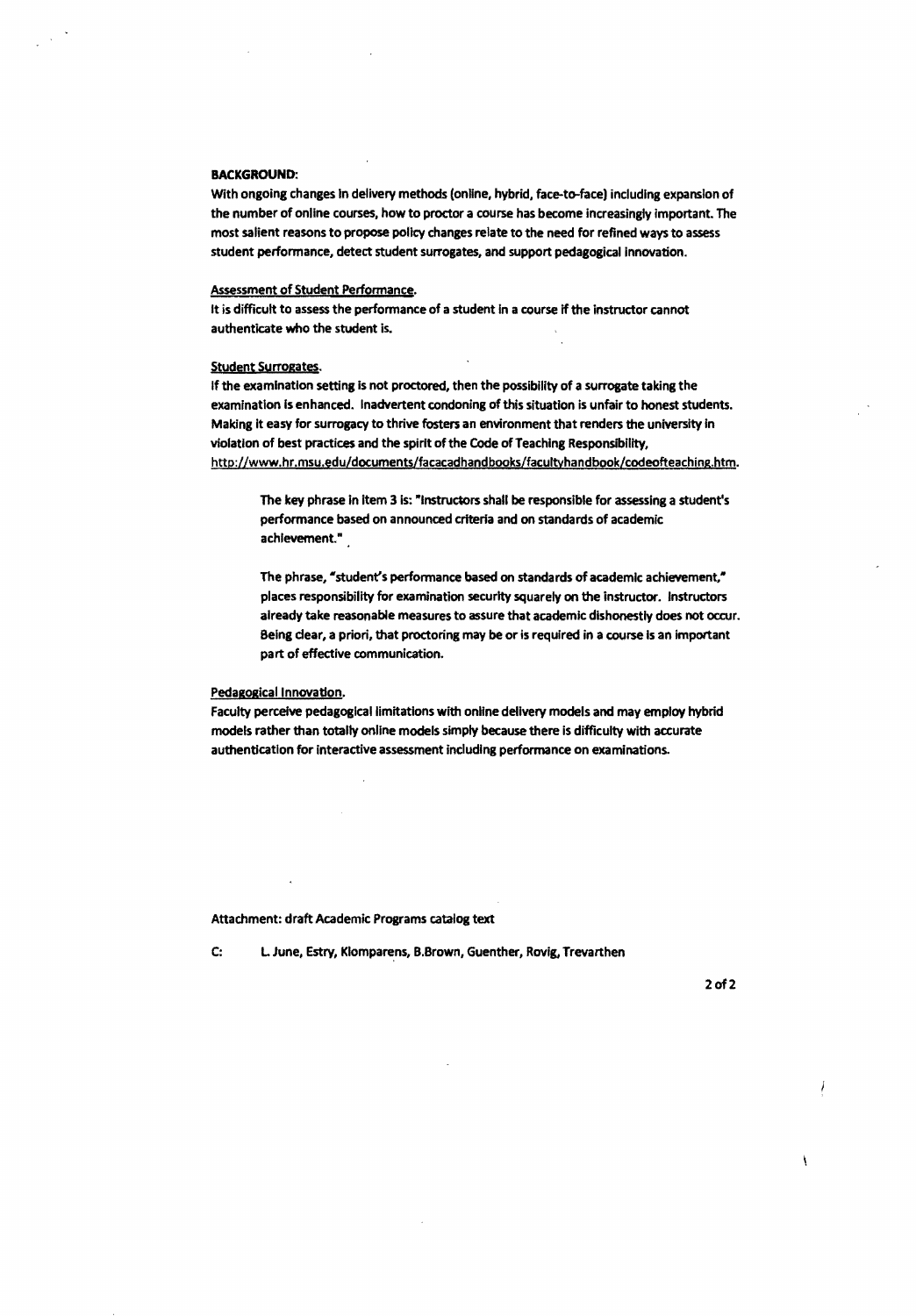## **Code of Teaching Responsibility - Faculty Handbook**

## **v. INSTRUCTION (Cant.)**

This policy was approved by the Academic Council on November 4, 1969 and the Academic Senate on November 19, 1969; It was subsequently revised by Academic Council on May 19, 1976, February 27, 1996, and Aprl119, 2005 (effective Fall semester 2005).

-Satisfaction of teaching responsibilities by instructional staff members (herein referred to as Instructors) Is essential to the successful functioning of a university. This University conceives these responsibilities to be so Important that performance by instructors in meeting the provisions of this Code shall be taken Into consideration in determining salary increases, tenure, and promotion.

- **1. Course content:** Instructors shall be responsible for ensuring that the content of the courses they teach Is consistent with the course descriptions approved by the University COmmittee on Curriculum and the Academic COundl. Instructors shall direct class activities toward the fulfillment of course objectives and shall evaluate student performance in a manner consistent with these objectives.
- 2. **Course syllabi:** Instructors shall be responsible for distributing a course syllabus (either in print or electronic form) at the beginning of the semester. The syllabus shall minimally include:
	- o instructional objectives;
	- o instructor contact information and office hours;
	- o grading criteria and methods used to determine final course grades;
	- o date of the final examination and tentative dates of required assignments, quizzes, and tests, if applicable;
	- o attendance policy, if different from the University attendance policy and especially when that attendance policy affects student grades; and
	- o required and recommended course materials to be purchased, including textbooks and supplies.
	- o any required proctoring arrangements.
- 3. **Student Assessment and Final Grades: Instructors shall be responsible for** informing students, In a timely manner so as to enhance learning, of the grading criteria and methods used to determine grades on individual assignments. Instructors shall be responsible for assessing a student's performance based on announced criteria and on standards of academic achievement. Instructors shall submit final course grades in accordance with University deadlines. Assessment methods should be appropriate to the learning objectives of a course. In that context, instructors are expected to take reasonable steps to create an assessment environment that promotes academic integrity. If proctoring or other security measures are necessary to ensure integrity of assessments, then such measures should be administered consistently in all course delivery methods, e.g. face-to-face or online.
- 4. **Testing Documents:** Instructors shall be responsible for returning to students student answers to quizzes, tests, and examinations with such promptness to enhance the learning experience. Instructors shall retain final examination answers for at least one semester to allow students to review or to retrieve them. All testing questions (whether on quizzes, tests, or mid-semester or final examinations) are an Integral part of course materials, and the decision whether to allow students to retain them is left to the discretion of the instructor.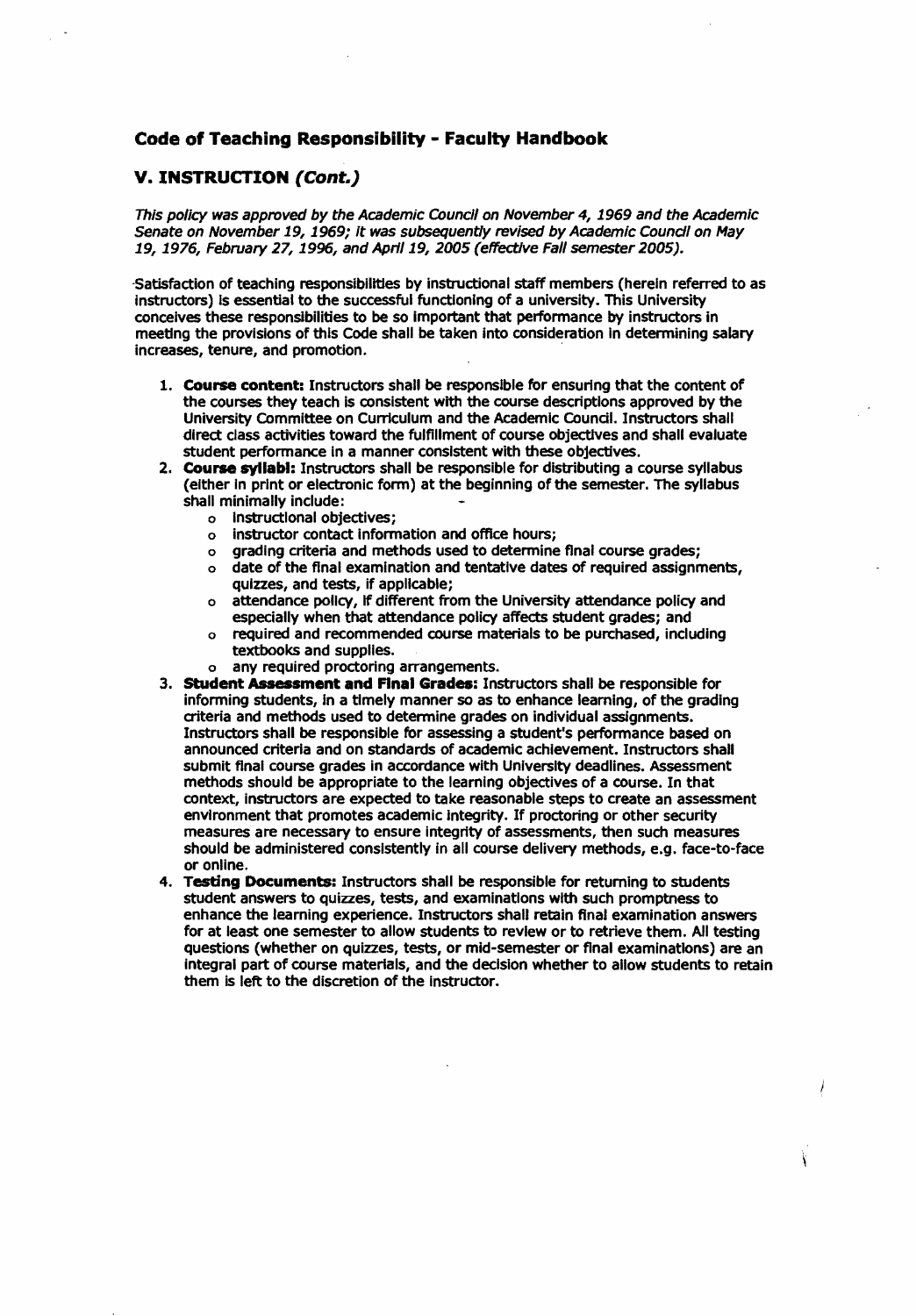- 5. **Term Papers and Comparable Projects:** Instructors shall be responsible for returning to students student term papers and other comparable projects with sufficient promptness to enhance the learning experience. Term papers and other comparable projects are the property of students who prepare them. Instructors shall retain such unclaimed course work for at least one semester to allow students to retrieve such work. Instructors have a right to retain a copy of student course work for their own files.
- 6. Class Meetings: Instructors shall be responsible for meeting their classes regulariy and at scheduled times. To allow units to take appropriate action, instructors shall notify their units if they are to be absent and have not made suitable arrangements regarding their classes.
- 7. Applicability of the Code of Teaching Responsibility to Student Assistants: Instructors of courses In Which assistants are authorized to perform teaching, grading, or other instructional functions shall be responsible for acquainting such individuals with the provisions of this Code and for monitoring their compliance.
- 8. Instructor Accessibility to Students: Instructors shall be responsible for being accessible to students outside of class time and therefore shall schedule and keep office hours for student conferences. Office hours should be scheduled at times convenient to both students and Instructors with the additional option of mutually convenient prearranged appointments for students whose schedules conflict with announced office hours. Each teaching unit shall determine the minimum number of office hours for instructors in that unit. Instructors who serve as academic advisors also shall be responsible for maintalning-appropriate office hours before and during enrollment periods. In addition to office hours, Instructor accessibility through e-mail and other means is encouraged.
- 9. Commercialization of Course Notes and Materials: The University prohibits students from commerdalizing their notes of lectures and University-provided class materials without the written consent of the instructor. Instructors may allow commercialization by Including permission In the course syllabus or other written statement distributed to all students in the class.

#### Hearing Procedures

- 1. Students may register complaints regarding an instructor's failure to comply with the provisions of the Code of Teaching Responsibility directly with that instructor.
- 2. Students may also take complaints directly to teaching units' chief administrators or their designates. If those persons are unable to resolve matters to the student's satisfaction, they are obligated to transmit written complaints to unit committees charged with hearing such complaints. A copy of any complaint transmitted shall be sent to the instructor. A written report of the action or recommendation of such groups will be forwarded to the student and to the instructor, normally within ten working days of the receipt of the complaint.
- 3. Complaints coming to the University Ombudsman will be reported, in writing, to chief administrators of the teaching units involved when In the Ombudsman's opinion a hearing appears necessary. It will be the responsibility of chief administrators or their designates to inform the instructor and to refer such unresolved complaints to the unit committees charged with hearing such complaints. A written report of the action or recommendation of such groups will be forwarded to the University Ombudsman, to the student, and to the instructor, normally within ten working days of the receipt of the complaint.
- 4. Students wishing to appeal a teaching unit action or recommendation may do so as outlined in Academic Freedom Report for Students at Michigan State University,

À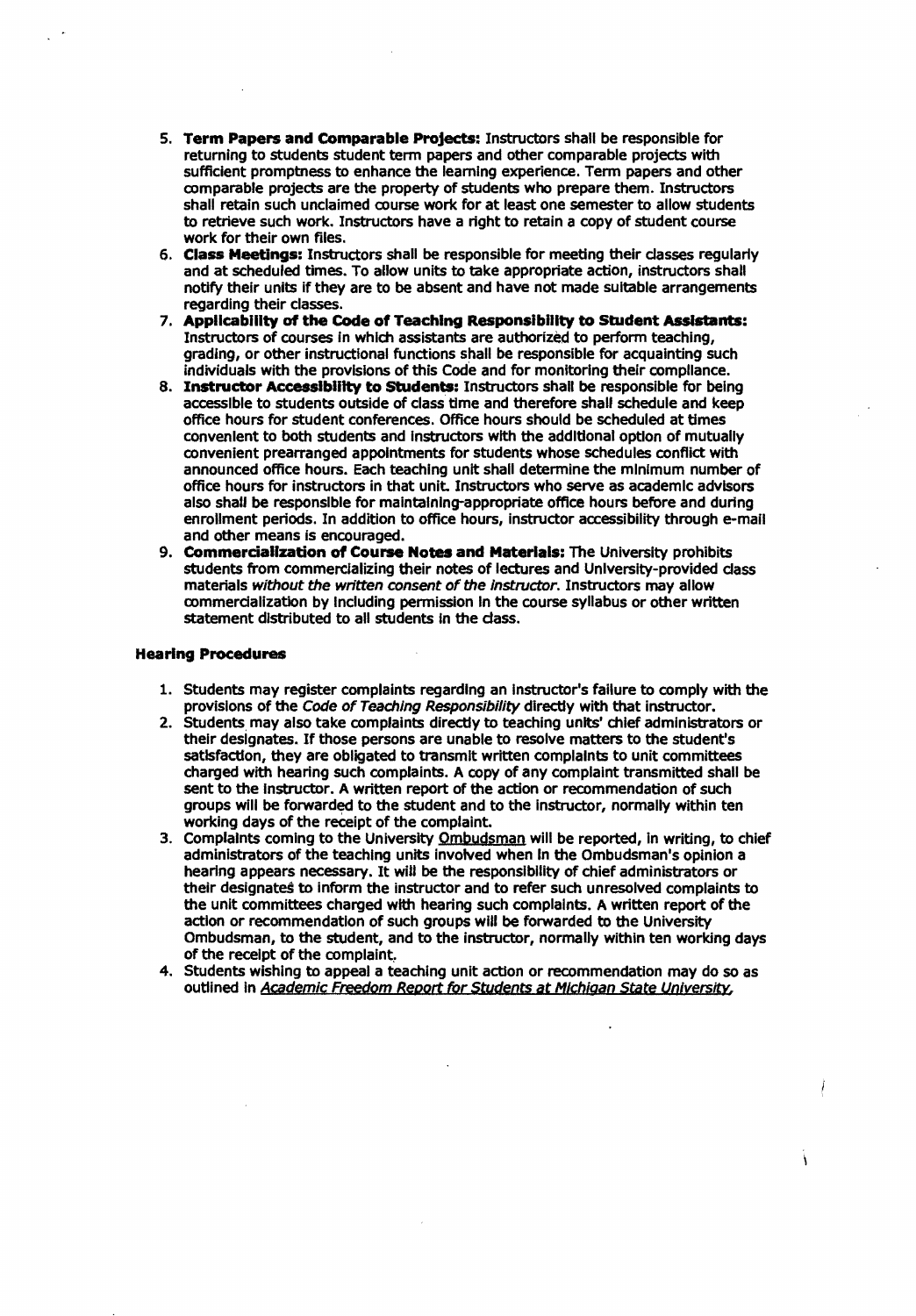#### Graduate Student Rights and Responsibilities, or Medical Student Rights and Responsibilities .

Such complaints must normally be initiated no later than the middle of the semester following the one wherein alleged violations occurred. Exceptions shall be made in cases where the involved Instructor or student is absent from the University during the semester following the one wherein alleged violations occurred.

## **Integrity of Scholarship and Grades**

The following statement of university policy addresses principles and procedures to be used In instances of academic dishonesty, violations of professional standards, and falsification of academic or admission records, herein after referred to as academic misconduct. [See General Student Regulation 1.00, Protection of Scholarship and Grades.]

- 1. The principles of truth and honesty are recognized as fundamental to a community of scholars. The university expects both instructors and students to honor these principles and, in so doing, to protect the validity of university education and grades. Practices that maintain the integrity of scholarship and grades indude providing accurate Information for academic and admission records, adherence to unitapproved professional standards and honor codes, proctoring, and completion of original academic work by the student to whom it is assigned, without unauthorized aid of any kind. To encourage adherence to the principles of truth and honesty, instructors should exercise care in planning and supervising academic work.
- 2. If an instructor alleges a student has committed an act of academic misconduct, the instructor is responsible for taking appropriate action. Depending on the instructor's judgment of a spedflc instance, the instructor may give the student a penalty grade. A penalty grade may be a reduced score or grade for the assignment or a reduced grade for the course. [For a definition of "penalty grade", see Academic Freedom Report (AFR) 8.1.15 and Graduate Students Rights and Responsibilities (GSRR) 8.1.15.]
- 3. When an instructor gives an undergraduate or graduate student a penalty grade for academic misconduct, the instructor must provide a written description of the details of the academic misconduct to the student and to the student's academic dean. The student's academic dean will add the written description to the student's academic record, where it will remain, unless the student successfully grieves the allegation.
- 4. In notifying the student's academic dean of the student's act of academic misconduct, the instructor may request the student's academic dean to initiate an academic disciplinary hearing to impose sanctions in addition to, or other than, a penalty grade.
- 5. When in the judgment of the student's academic dean, a sanction in addition to, or other than, a penalty grade is warranted (e.g., dismissal from a unit or program), the dean may call for an academic disciplinary hearing. In calling for an academic disciplinary hearing, the student's academic dean may act independently or in response to a request by the instructor. [See AFR 4.3.1.1, GSRR 5.5.2, and Medical Student RIghts and Responsibilities (MSRR) 5.1.3.1.]
- 6. A student accused of academic misconduct may request an academic grievance hearing to contest the allegation before the appropriate hearing board of the department, school, or college in which the alleged academic dishonesty occurred. In

Ì